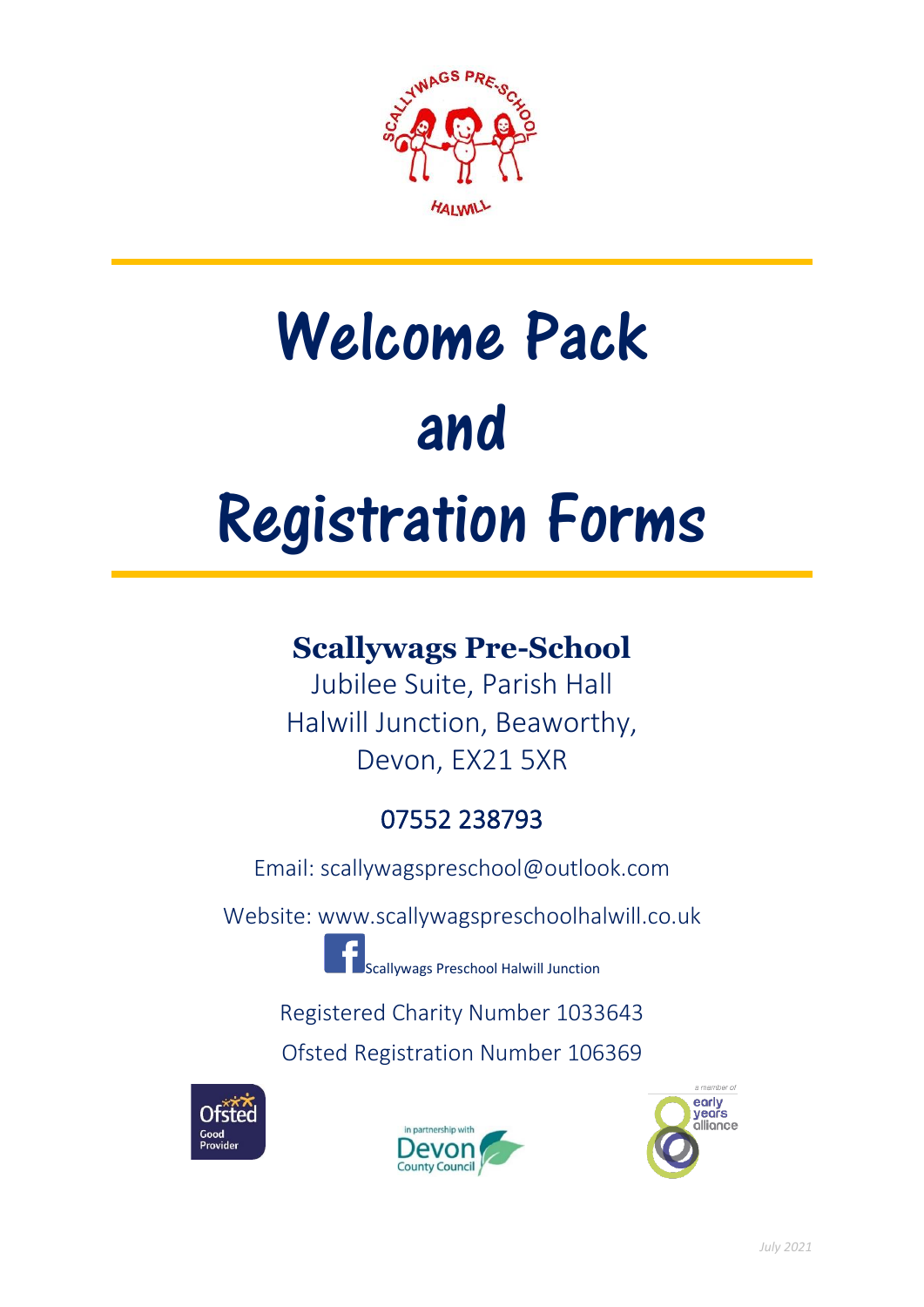

# Welcome Pack

## **Contents**

- Introduction
- Our Aims and Objectives
- Children's Development and Learning
- The Management of our Setting
- Regulations and Insurance
- Our Staff
- How Parents take part
- The Setting's Timetable and Routines
- Policies
- Safeguarding Children
- Special Educational Needs
- Data Protection
- Admissions
- Fees and Funding (and Fundraising)
- Key Information about our Daily Routines
- How we share information with you
- Transition to School
- Documents
	- a. Term Dates
	- b. Privacy Notice
	- c. Supervised Toothbrushing information for parents
	- d. Egress Encrypted Email guidance notes
	- e. COVID-19 procedures
- **Registering your Child: What you need to do**

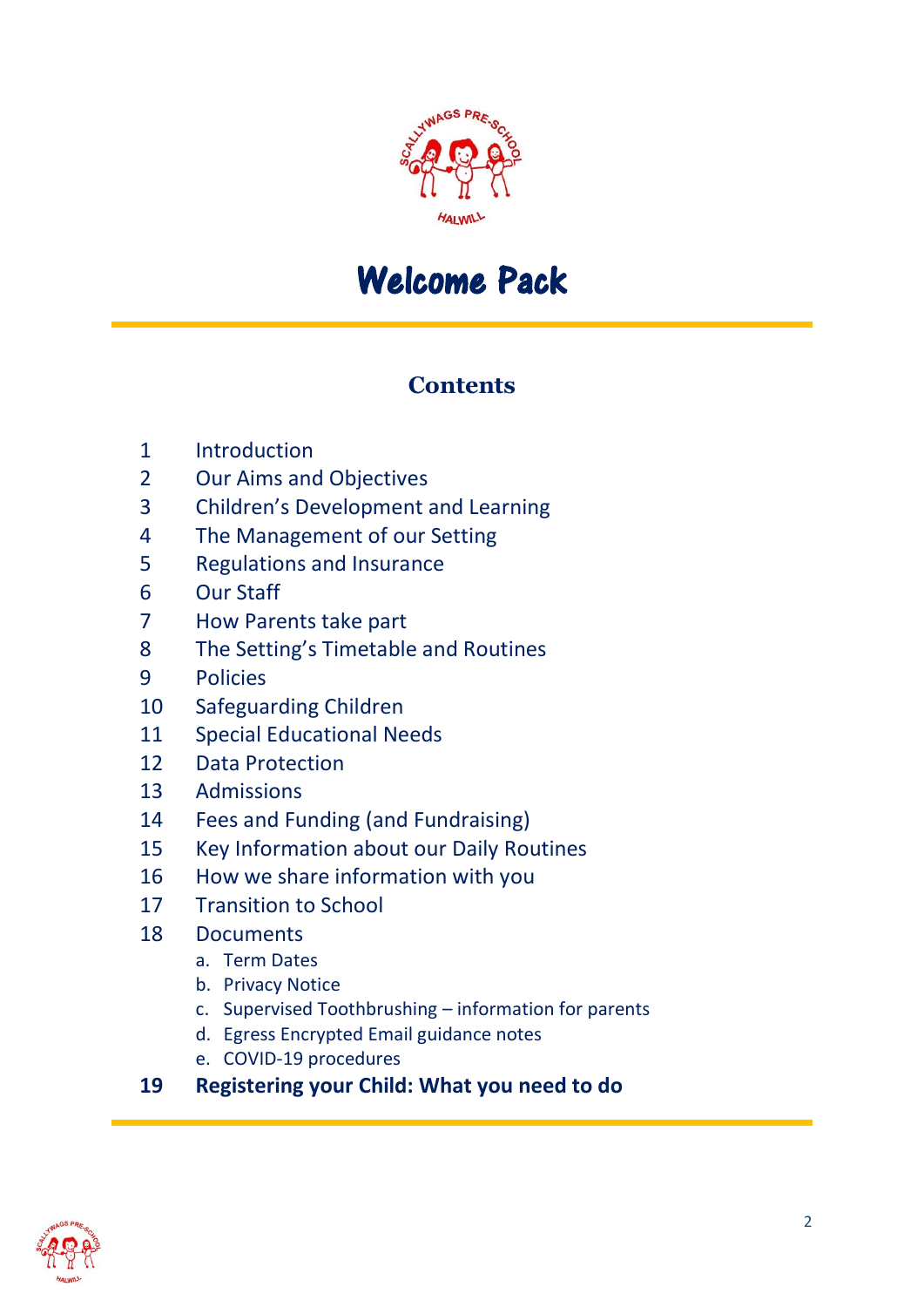## **Introduction**



We would like to welcome you and your child to Scallywags Pre-School.

Scallywags is a very friendly rural pre-school, which meets in custom-built premises, "The Jubilee Suite", adjoining the Parish Hall in Halwill Junction. Scallywags Pre-School has been in operation for over 40 years. Scallywags is a registered charity run by a Volunteer Management Committee. We are registered with Ofsted. We have membership and insurance with Early Years Alliance.

We know how important your child is and aim to deliver the highest quality of care and education to help them to achieve their best.

This Welcome Pack aims to provide you with an introduction to Scallywags Pre-School, our routines, our approach to supporting your child's learning and development, and how we aim to work together with you to best meet your child's individual needs.

We appreciate that there is a lot of information in this book, but we hope you will find it useful to keep and refer back to during your child's time with us at Scallywags. If you have any questions or require any help with completing forms, please let us know and we will be happy to help.

**We hope that you and your child enjoy being members of our setting and that you both find taking part in our activities interesting and stimulating. Our staff are always ready and willing to talk with you about your ideas, views or questions.**









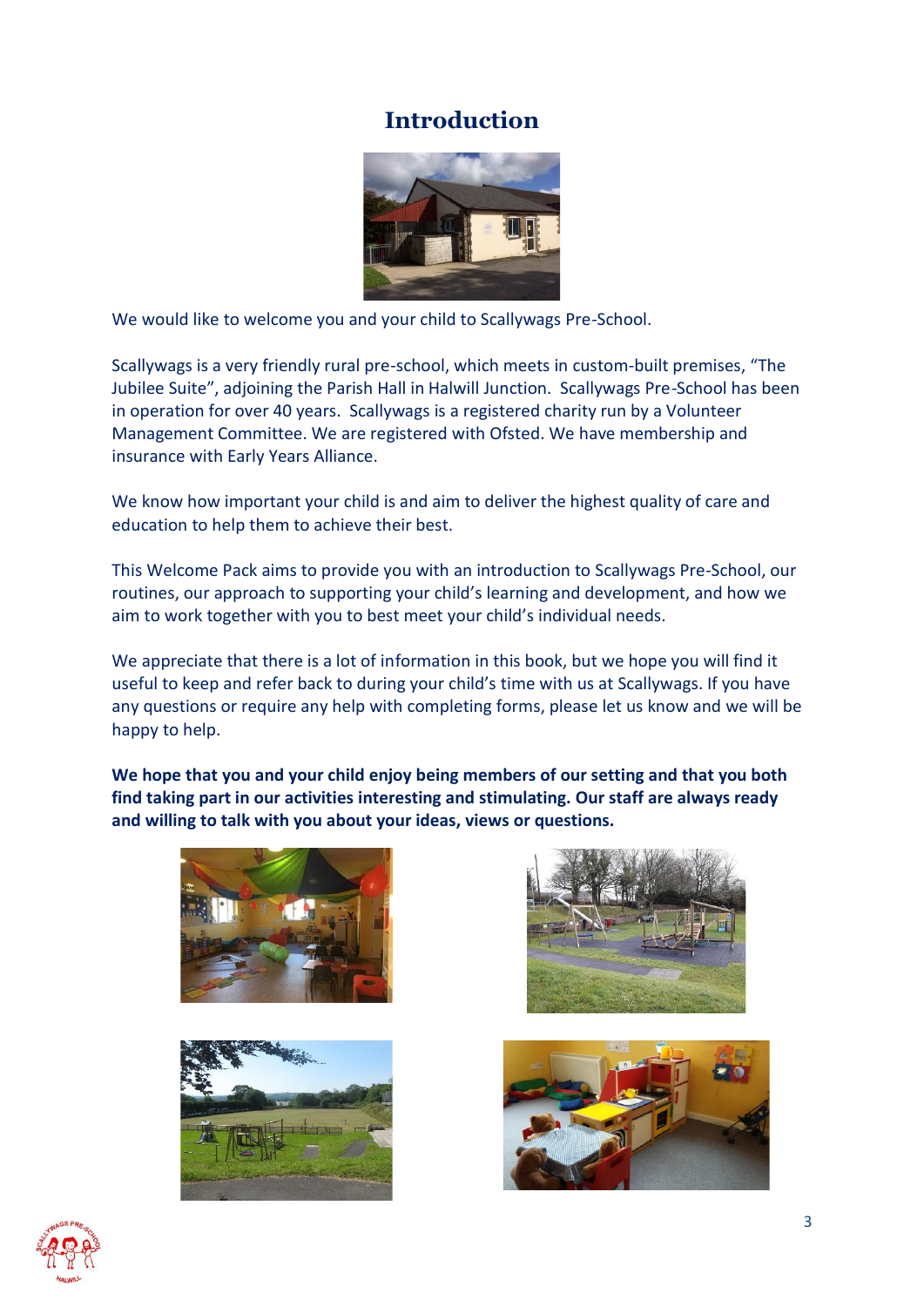## **2. Our Aims and Objectives**

- To provide high quality care and education for children below statutory school age
- To welcome all pre-school children and their families to our communitybased group
- To encourage parents and carers to become involved with the management and activities of the group
- To work in partnership with parents to help children to learn and develop
- To provide a safe, secure and caring environment for the children
- To provide a learning environment that is stimulating, purposeful, challenging and supportive
- To add to the life and well-being of the local community
- To offer children and their parents a service that promotes equality and values diversity
- To follow the Statutory Framework for the Early Years Foundation Stage, giving all children the opportunity to develop their potential and make progress towards the early learning goals
- To offer individual attention made possible by a high ratio of adults to children
- To enable the children to develop their independence, make friendships and have fun learning through play

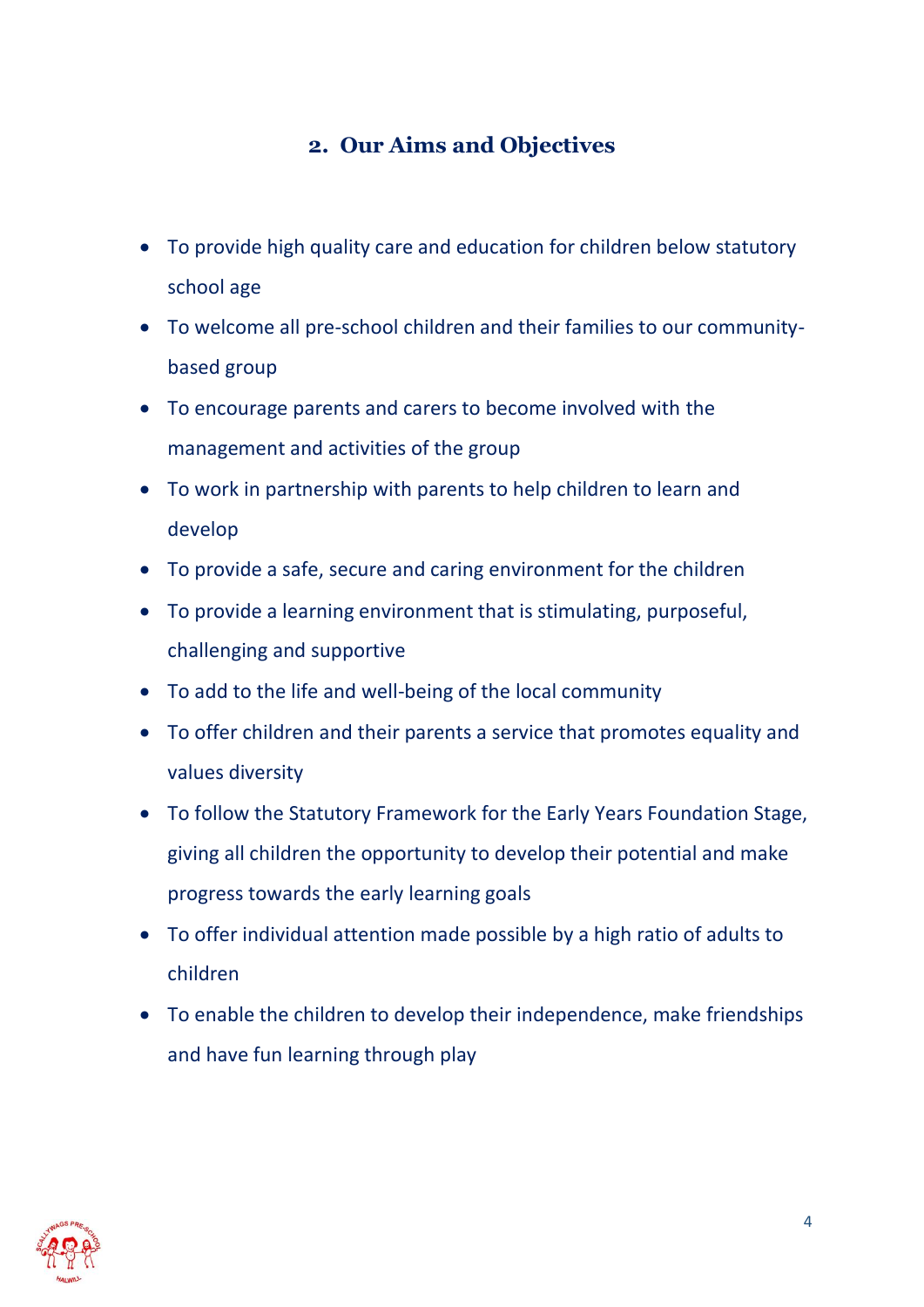## **3. Children's development and learning**

We aim to ensure that each child:

- o is in a safe and stimulating environment;
- o is given generous care and attention, because of our high ratio of qualified staff to children (and sometimes volunteer helpers);
- o has the chance to join in with other children and adults to live, play, work and learn together;
- o is helped to take forward her/his learning and development by being helped to build on what she/he already knows and can do;
- o has a key person who makes sure each child makes satisfying progress;
- o is in a setting that sees parents as partners in helping each child to learn and develop; and
- o is in a setting in which parents help to shape the service it offers.

#### *The Early Years Foundation Stage*

Provision for the development and learning of children from birth to 5 years is guided by the Early Years Foundation Stage. Our provision reflects the four overarching principles of the *Statutory Framework for the Early Years Foundation Stage* (DfE 2014):

• *A Unique Child*

Every child is a unique child who is constantly learning and can be resilient, capable, confident and self-assured.

- *Positive Relationships* Children learn to be strong and independent through positive relationships.
- *Enabling Environments*

Children learn and develop well in enabling environments, in which their experiences respond to their individual needs and there is a strong partnership between practitioners, parents and carers.

• *Learning and Development*

Children develop and learn in different ways and at different rates. The framework covers the education and care of all children in early years provision including children with special educational needs and disabilities.

#### **How we provide for development and learning**

Children start to learn about the world around them from the moment they are born. The care and education offered by our setting helps children to continue to do this by providing all of the children with interesting activities that are appropriate for their age and stage of development.

*The Areas of Development and Learning comprise:*

• *Prime Areas* Personal, social and emotional development Physical development Communication and language

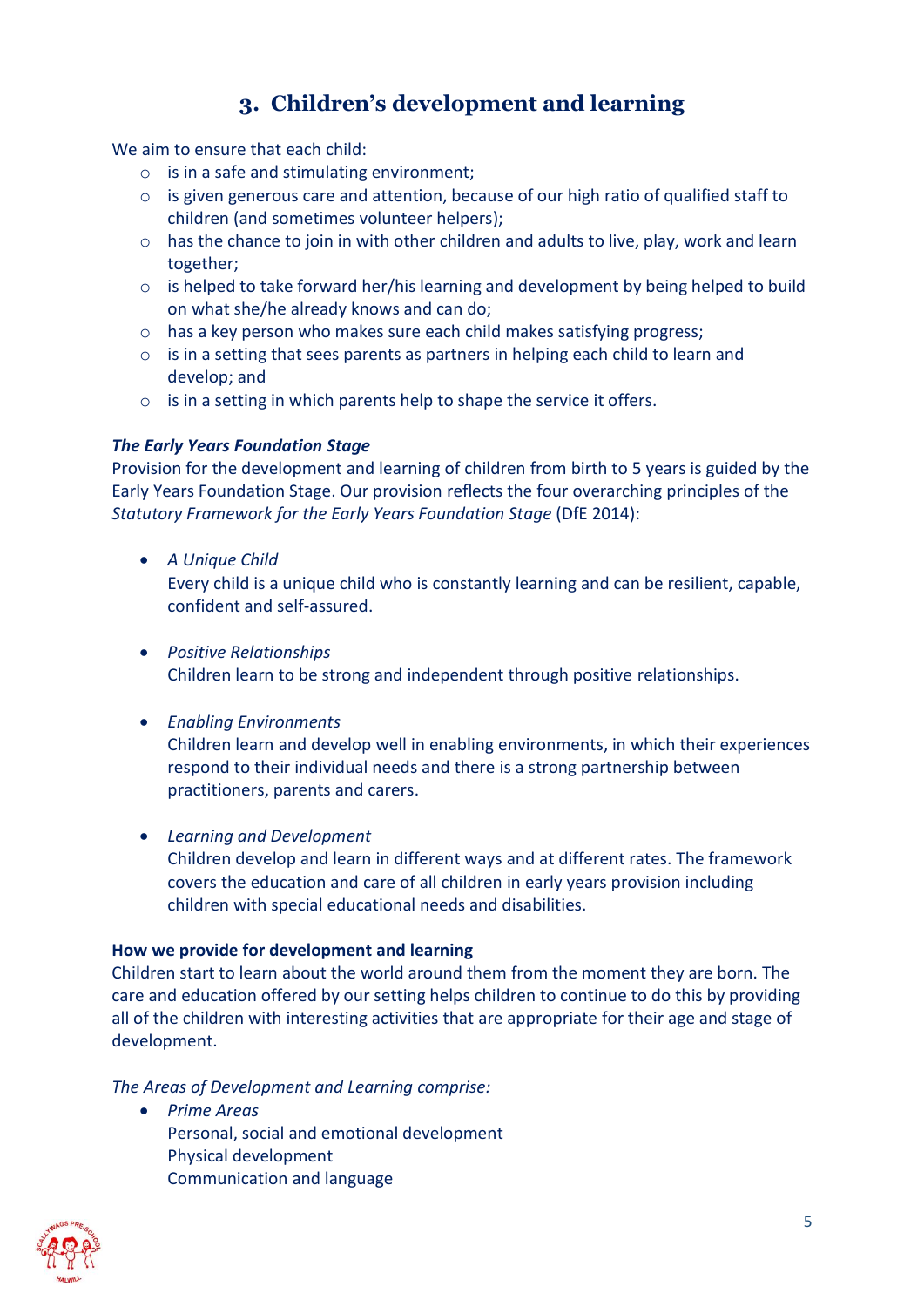• *Specific Areas* **Literacy Mathematics** Understanding the world Expressive arts and design

For each area, the level of progress that children are expected to have attained by the end of the Early Years Foundation Stage is defined by the Early Learning Goals. These goals state what it is expected that children will know, and be able to do, by the end of the reception year of their education.

The *Early Years Outcomes* (DfE 2013) guidance sets out the likely stages of progress a child makes along their progress towards the Early Learning Goals. Our setting has regard to these when we assess children and plan for their learning. Our programme supports children to develop the knowledge, skills and understanding they need for:

- *Personal, social and emotional development* making relationships; self-confidence and self-awareness; and managing feelings and behaviour.
- *Physical development* moving and handling; and health and self-care.
- *Communication and language* listening and attention; understanding; and speaking.
- *Literacy* reading; and writing.
- *Mathematics* numbers; and shape, space and measure.
- *Understanding the world* people and communities; the world; and technology.
- *Expressive arts and design* exploring and using media and materials; and being imaginative.

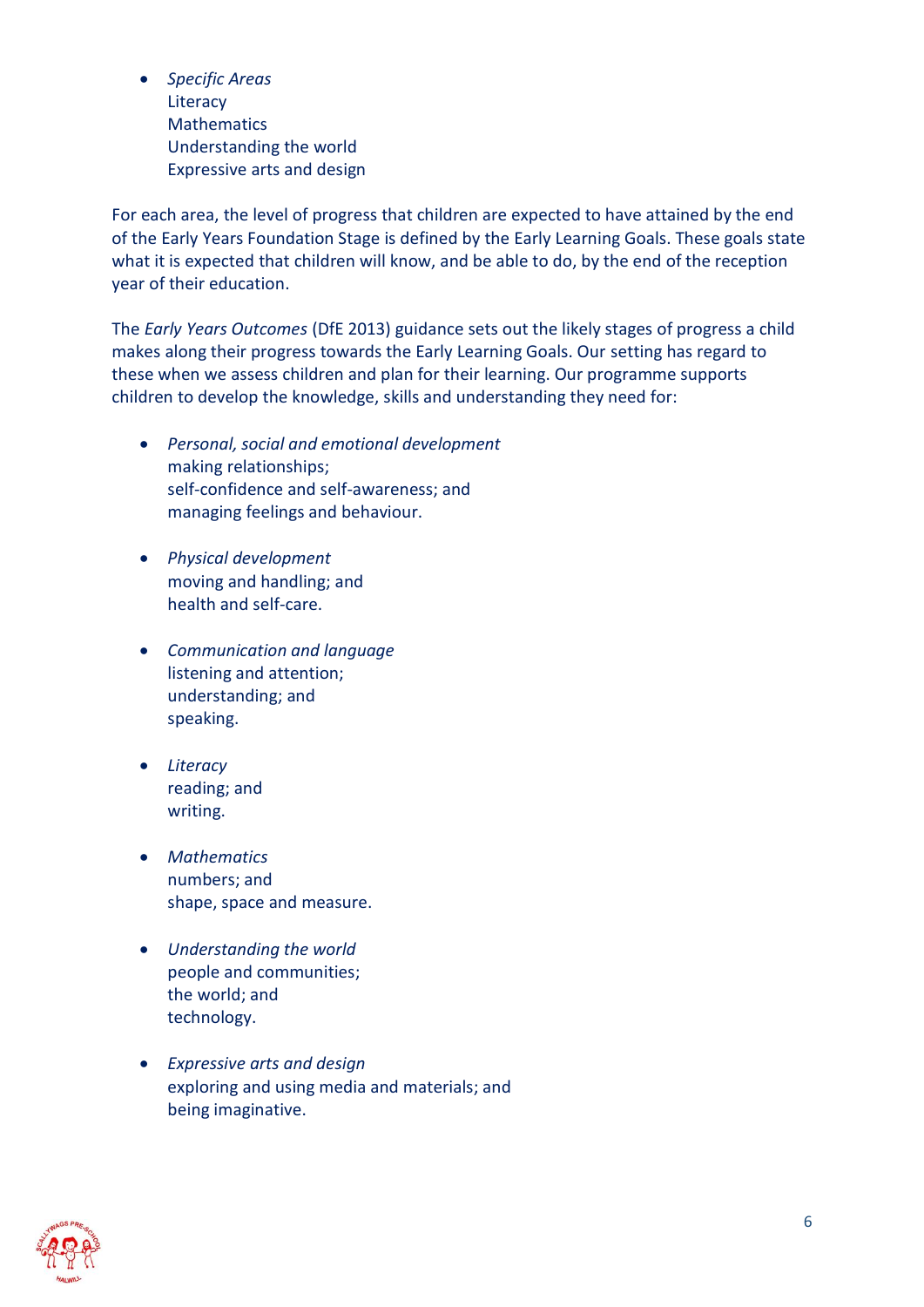#### **Our approach to learning and development and assessment**

#### *Learning through play*

Being active and playing supports young children's learning and development through doing and talking. This is how children learn to think about and understand the world around them. We use the EYFS statutory guidance on education programmes to plan and provide opportunities which will help children to make progress in all areas of learning. This programme is made up of a mixture of activities that children plan and organise for themselves and activities planned and led by practitioners.

#### *Characteristics of effective learning*

We understand that all children engage with other people and their environment through the characteristics of effective learning that are described in the Early Years Foundation Stage as:

- o playing and exploring engagement;
- o active learning motivation; and
- o creating and thinking critically thinking.

We aim to provide for the characteristics of effective learning by observing how a child is learning and being clear about what we can do and provide in order to support each child to remain an effective and motivated learner.

#### *Assessment*

We assess how young children are learning and developing by observing them frequently. We use information that we gain from observations, as well as from photographs or videos of the children, to document their progress and where this may be leading them. We believe that parents know their children best and we will ask you to contribute to assessment by sharing information about what your child likes to do at home and how you, as parents, are supporting development.

We make periodic assessment summaries of children's achievement based on our ongoing development records. These form part of children's records of achievement. We undertake these assessment summaries at regular intervals, as well as times of transition, for example when they go on to school.

#### *The progress check at age two*

The Early Years Foundation Stage requires that we supply parents and carers with a short written summary of their child's development in the three prime areas of learning and development - personal, social and emotional development; physical development; and communication and language - when a child is aged between 24-36 months. Your child's key person is responsible for completing the check using information from ongoing observational assessments carried out as part of our everyday practice, taking account of the views and contributions of parents and other professionals.

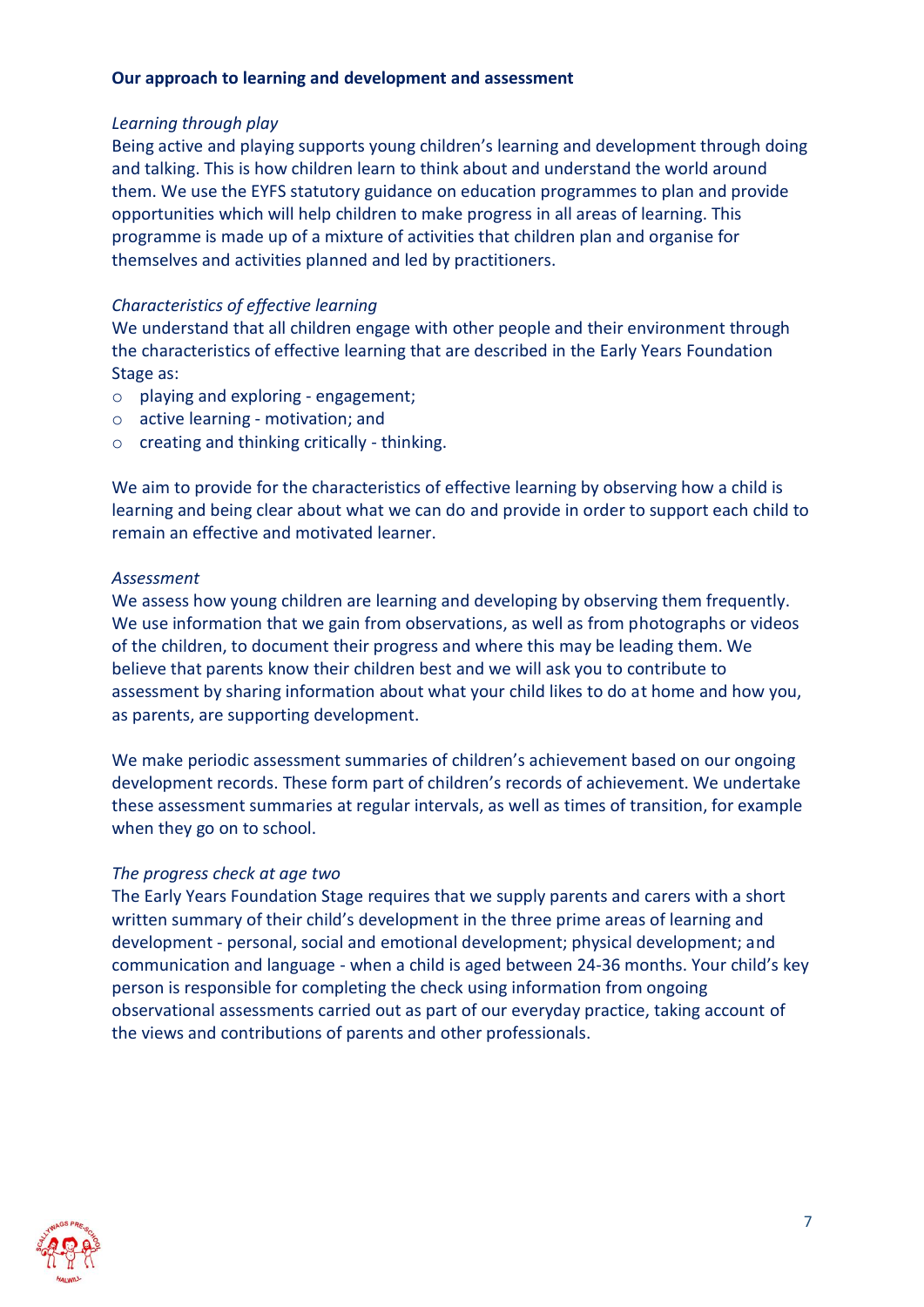#### **Your Child's Learning Journey**

We keep a record of achievement for each child. Your child's record helps us to celebrate together her/his achievements and to work together to provide what your child needs for her/his well-being and to make progress.

Your child's key person will work in partnership with you to keep this record. To do this you and she will collect information about your child's needs, activities, interests and achievements. This information will enable the key person to identify your child's stage of progress. Together, we will then decide on how to help your child to move on to the next stage.

#### **Tapestry Online Learning Journal**

From September 2021, we plan to use an online learning journal system called "Tapestry", to record each child's learning journey, and as a method of communication with parents and carers. Further information about this system will be given to parents when we introduce it.

#### **Working together for your children**

We maintain, as a minimum, the ratio of adults to children in the setting that is set by the Safeguarding and Welfare Requirements. At Scallywags Pre-School, we operate to a higher adult:child ratio of 1 adult to every 6 children for over 3 year olds (legal requirement is 1:8), and 1 adult to every 4 children for under 3 year olds. We may also occasionally have volunteer helpers, where possible, to complement these ratios. This helps us to:

- o give time and attention to each child;
- o talk with the children about their interests and activities;
- $\circ$  help children to experience and benefit from the activities we provide; and
- o allow the children to explore and be adventurous in safety.

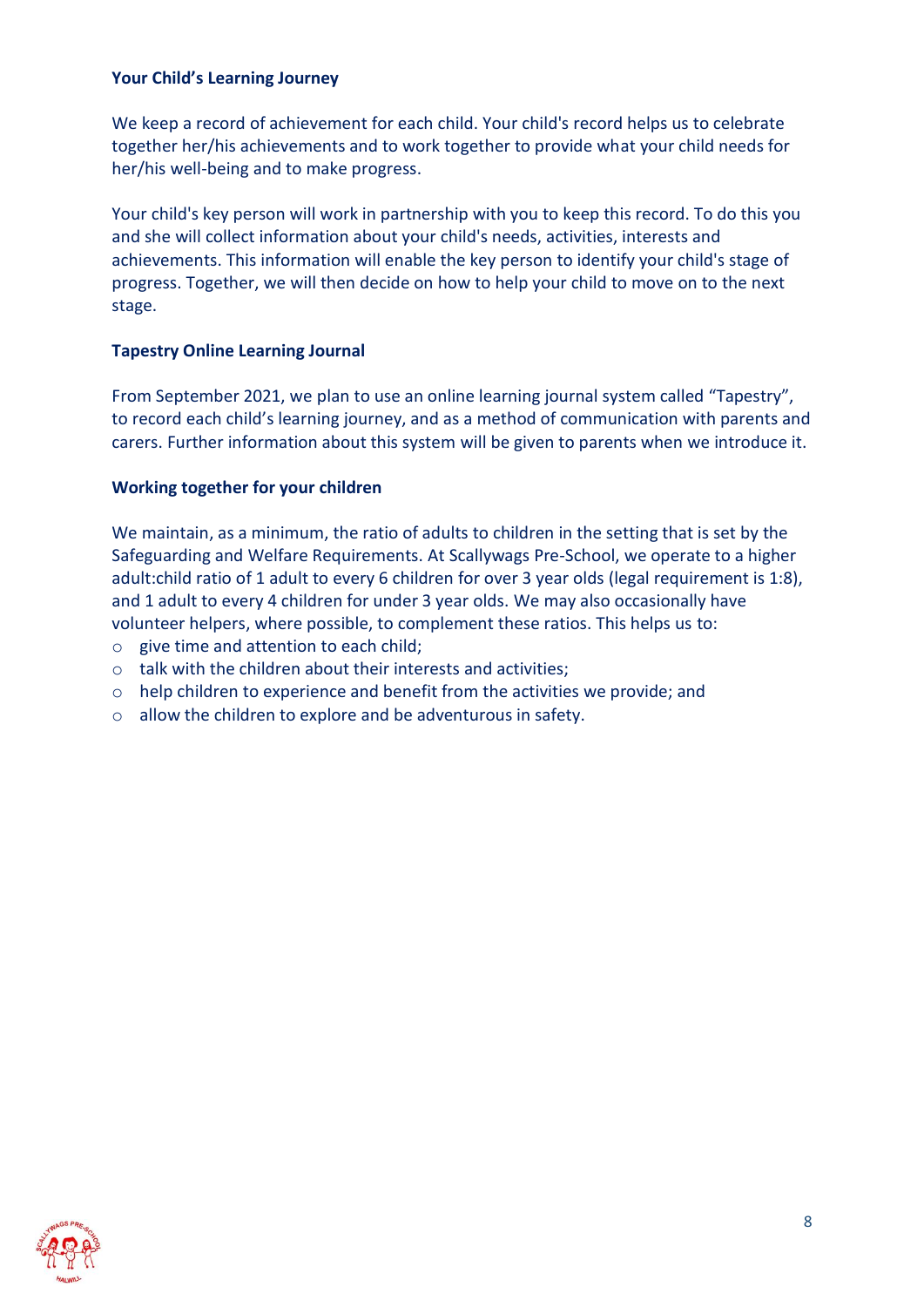## **4. The management of our setting**

Our setting is a charity and as such is managed by a volunteer management committee – whose members are elected by parents of the children who attend our setting. The elections take place at our Annual General Meeting.

The committee make up the registered person with Ofsted and are responsible for:

- Managing our finances, including organising fundraising initiatives and applying for grants;
- Employing and managing our staff;
- Making sure that we have, and work to, policies that help us to provide a high quality service; and
- Making sure that we work in partnership with parents.

The Annual General Meeting is open to the parents of all of the children who attend our setting. It is our shared forum for looking back over the previous year's activities and shaping the coming year's plan. The Annual General Meeting takes place in the Autumn Term and all parents will be invited to attend.

The Committee welcomes any parent or interested party to join them and to help in the day to day running of the pre-school. All Committee members and any regular volunteers are all subject to DBS checks.

Although Scallywags receives Early Years Education Funding from Devon County Council for eligible children, and fees from families, additional revenue needs to be gained from fundraising and the Committee value the support from all families and are always pleased to hear of new fundraising ideas.

| 2021-2022 Committee                       |                         |  |
|-------------------------------------------|-------------------------|--|
| Chairperson (Ofsted Nominated Individual) | Lorna Prickett Treacy   |  |
| Vice-Chairperson                          | Hayley Bridgman         |  |
| Secretary (Temporary)                     | Kayzena Napier          |  |
| <b>Treasurer</b>                          | Kayzena Napier          |  |
| Safeguarding                              | <b>Emma Murphy</b>      |  |
| <b>Policy Rep</b>                         | <b>Clare Brimacombe</b> |  |
| <b>Committee Member</b>                   | Natasha Hawkins         |  |
| <b>Committee Member</b>                   | Amy Mahmud              |  |

The Committee employ a part time Administrator to act on their behalf in the day-to-day administrative issues such as funding applications, finance, registering children and liaising with families.

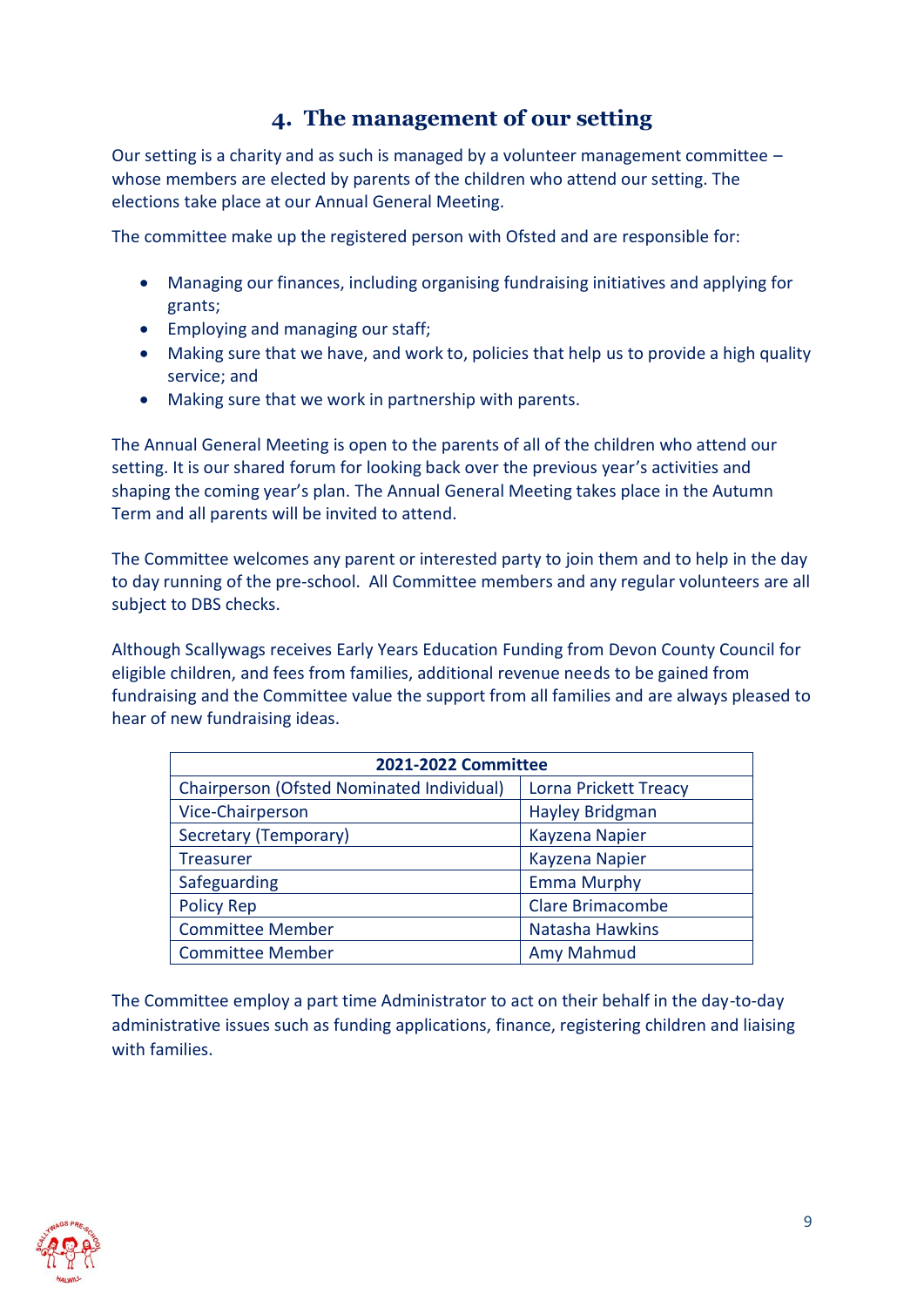## **5. Regulations and Insurance**

#### **Charity Commission**

Our Registered Charity Number is 1033643. We submit an Annual Report to the Charity Commission which can be found on their website [SCALLYWAGS PRE-SCHOOL \(HALWILL\) -](https://register-of-charities.charitycommission.gov.uk/charity-search/-/charity-details/1033643) [1033643 \(charitycommission.gov.uk\)](https://register-of-charities.charitycommission.gov.uk/charity-search/-/charity-details/1033643)

#### **Ofsted**

As a childcare provider, we are inspected and regulated by Ofsted (Office for Standards in Education, Children's Services and Skills). Our current Ofsted Inspection Report can be found by searching on Ofsted's website here [Ofsted | Scallywags Pre-School](https://reports.ofsted.gov.uk/provider/16/106369) or via the link on our own website. Ofsted can be contacted on 0300 123 1231 or at [enquiries@ofsted.gov.uk.](mailto:enquiries@ofsted.gov.uk) Their address is: Ofsted National Business United, Ofsted, Piccadilly Gate, Store Street, Manchester, M1 2WD.

#### **Early Years Alliance**

We are a member of the Early Years Alliance (formerly Pre-School Learning Alliance) and have adopted their Constitution. We have insurance for the pre-school through Early Years Alliance; a copy is displayed on our noticeboard. The Early Years Alliance is the largest and most representative early years membership organisation in England. A registered educational charity, the Alliance represents 14,000 member settings and supports them to deliver care and learning to over 800,000 families every year. The Early Years Alliance offer information and advice, produce specialist publications, run acclaimed training and accreditation schemes and campaign to influence early years policy and practice. Details of the Early Years Alliance's Vision and Mission can be found on their website at About us [ [early years alliance \(eyalliance.org.uk\).](https://www.eyalliance.org.uk/about-us)

#### **Devon County Council**

Devon County Council provide the Early Years Funding for eligible children. We have access to a support team at Devon County Council who provide training and networking opportunities so we are always up to date with latest Government guidance and procedures.

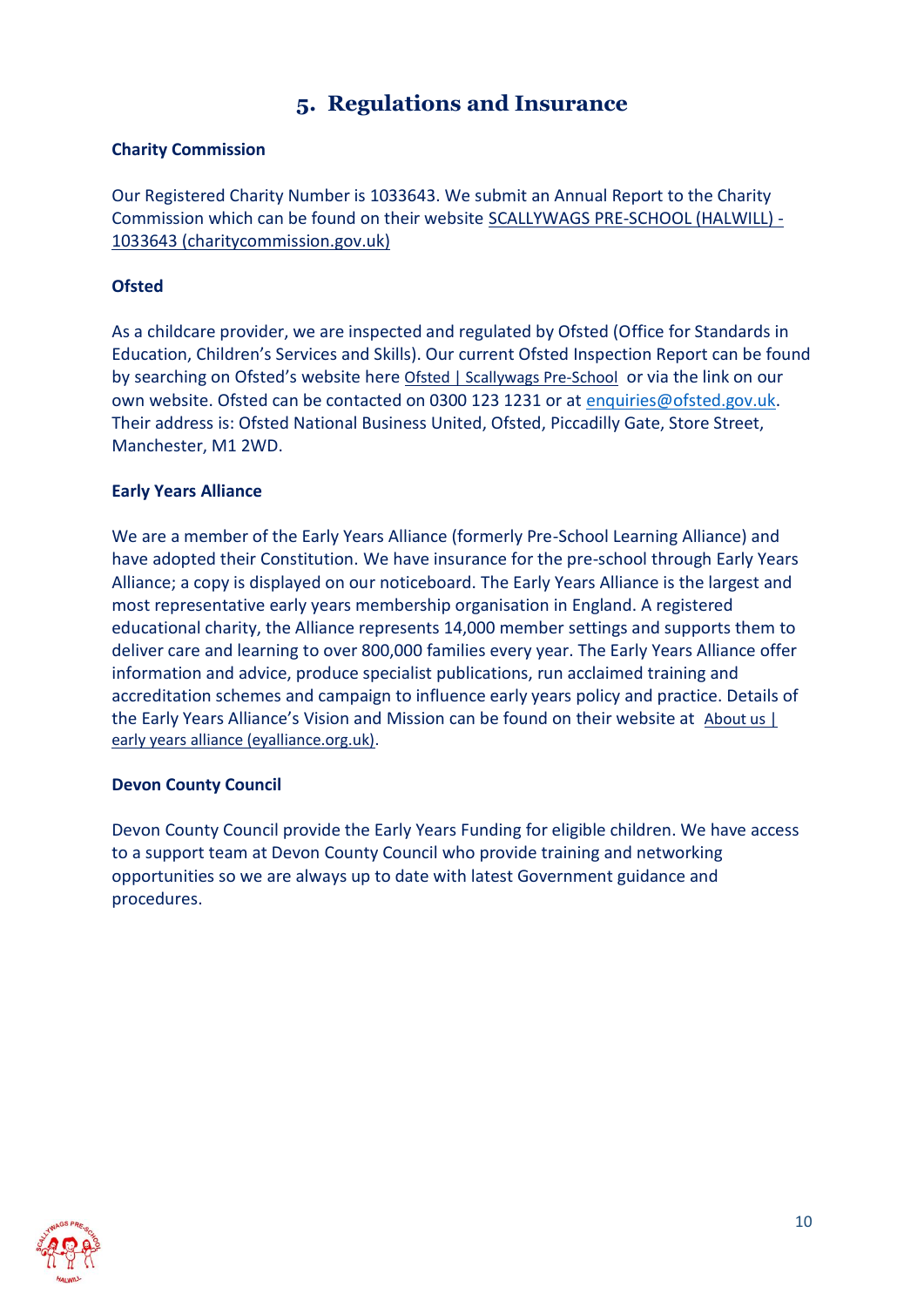## **6. Our Staff**

#### **and your child's Key Person**

| <b>Name</b>           | Job Title                   | Childcare<br><b>Qualifications</b>                                  | Roles                                                                                     |
|-----------------------|-----------------------------|---------------------------------------------------------------------|-------------------------------------------------------------------------------------------|
| Lorraine Crocker      | <b>Pre-School Leader</b>    | <b>BA Hons PGCE</b><br><b>Qualified Teacher</b><br>Status (Level 6) | Designated<br>Safeguarding Lead<br><b>Special Educational</b><br><b>Needs Coordinator</b> |
| Jenny Bryant          | Deputy Pre-School Leader    | Level 3                                                             | <b>Deputy Designated</b><br>Safeguarding Lead                                             |
| Jackie Foulger        | <b>Play Assistant</b>       | Level 3                                                             |                                                                                           |
| <b>Lynsey Hancock</b> | Play Assistant (Bank Staff) | <b>Currently studying</b><br>Level 2                                |                                                                                           |
| Pennie<br>Channing    | Administrator               |                                                                     |                                                                                           |

Each member of teaching staff is trained in Paediatric First Aid and holds a relevant Safeguarding qualification, both of which are renewed every three years.

All staff are subject to Enhanced DBS checks before they commence employment with us. Scallywags sometimes accommodates students from local colleges on work experience placements or students who are completing qualifications in childcare.

#### **Staff Training and Professional Development**

As well as gaining childcare qualifications, our staff take part in further training to help them to keep up to date with thinking about early years care and education and changes to legislation. This includes, for example, keeping up to date with best practice through Early Years Alliance publications, and networking/training events provided by Devon County Council.

#### **Key person and your child**

Although all staff will be working with your child, he/she will be allocated a keyperson who will work closely with them throughout their time with us. Your child's keyperson will be the person who works with you to make sure that the childcare we provide is right for your child's particular needs and interests. When you child first starts at the setting, the keyperson will help your child to settle, and throughout your child's time at the setting the keyperson will help your child to benefit from our activities. The keyperson will monitor and report on your child's progress. If you would like more information or have any concerns at any time, please speak to your child's keyperson and/or the Pre-School Leader.

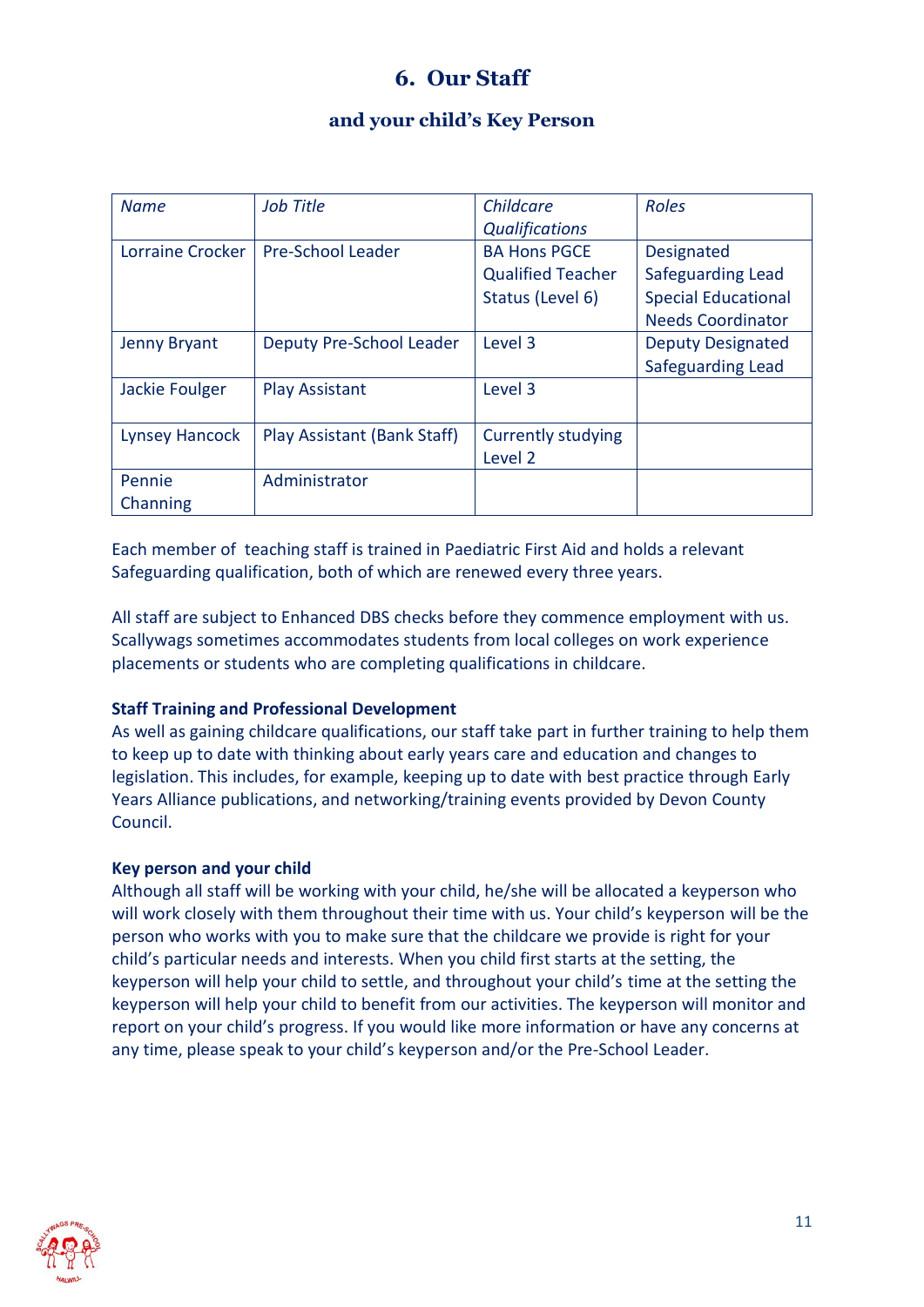## **7. How Parents Take Part**

Parents are regarded as members of our setting who have full participatory rights. These include a right to be:

- Valued and respected;
- Kept informed;
- Consulted;
- Involved; and
- Included at all levels

As a voluntary managed setting, we also depend on the goodwill of parents and their involvement to keep going. Membership of the setting carries expectations on you for your support and commitment.

Our setting recognises parents as the first and most important educators of their children. All of our staff see themselves as partners with parents in providing care and education for their children. There are many ways in which parents take part in making our setting a welcoming and stimulating place for children and parents, such as:

- exchanging knowledge about their children's needs, activities, interests and progress with our staff;
- contributing to the progress check at age two;
- helping at sessions of the setting;
- sharing their own special interests with the children and making suggestions for educational trips and visitors to the setting;
- accompanying staff and children on trips and outings, as these cannot take place without appropriate adult:child ratios in place;
- helping to provide and look after the equipment and materials used in the children's play activities;
- taking an active part in the organising and supporting of fundraising, which contributes to the running costs and purchase of equipment to benefit all children at Scallywags;
- being part of the management of the setting where appropriate;
- taking part in events and informal discussions about the activities and curriculum provided by the setting;
- joining in community activities, in which the setting takes part; and
- building friendships with other parents in the setting

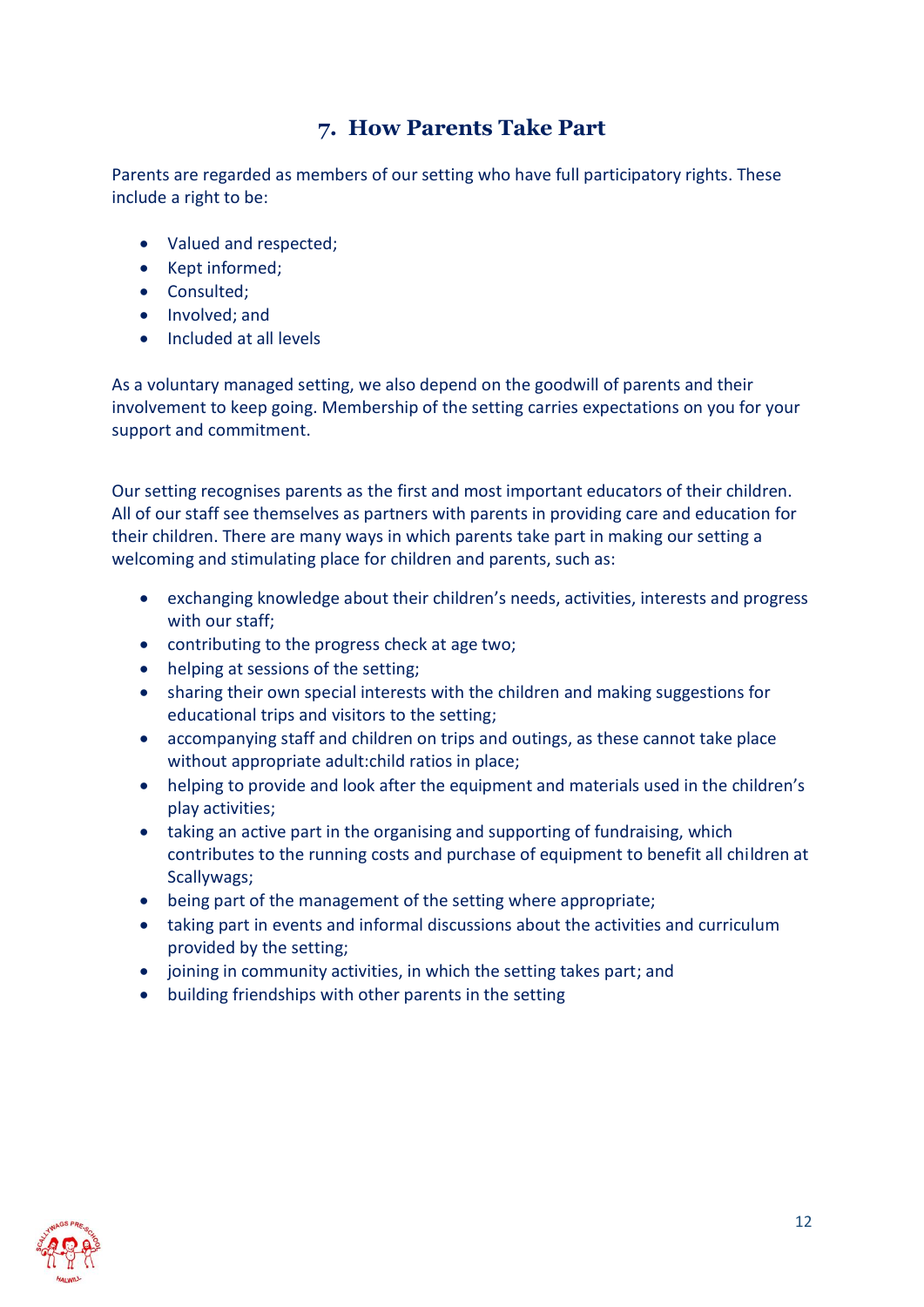## **8. The setting's timetable and routines**

At Scallywags Pre-School, we believe that care and education are equally important in the experience which we offer children. The routines and activities that make up the day in our setting are provided in ways that:

- help each child to feel that he/she is a valued member of the setting;
- ensure the safety of each child;
- help children to gain from the social experience of being part of a group; and
- provide children with opportunities to learn and help them to value learning.

We start the day with a welcome time and registration. This gives everyone opportunity share what they've been doing since we last met, we talk about things such as what the weather is like and what the date is.

Various activities will already have been set up around the room and outside play area to tie in with the week's theme, which introduce them to new experiences and help them gain new skills. Children have plenty of free time to explore these different activities, plus there will be 1:1 and small group activities.

We have lots of opportunity for physical play indoors and outside, including access to the park and local walks. We will have a snack during the morning where we try new healthy foods, learn to take turns, and help to clean up afterwards.

This is just an outline of what we might do – please do speak with your child's keyperson if you would like more details of what happens.

*Also see the section "Key Information about our Daily Routines"*

## **9. Policies**

Our staff can explain our policies and procedures to you. A list of all our policies is available on our website, and the Policies File is kept in setting: please ask a member of staff if you would like a copy of any policy.

Our policies help us to make sure that the service provided by our setting is a high quality one and that being a member of the setting is an enjoyable and beneficial experience for each child and his/her parents.

Our staff and committee work together to adopt the policies and they all have the opportunity to take part in the annual review. The review helps us to make sure that the policies are enabling our setting to provide a quality service for its members and the local community.

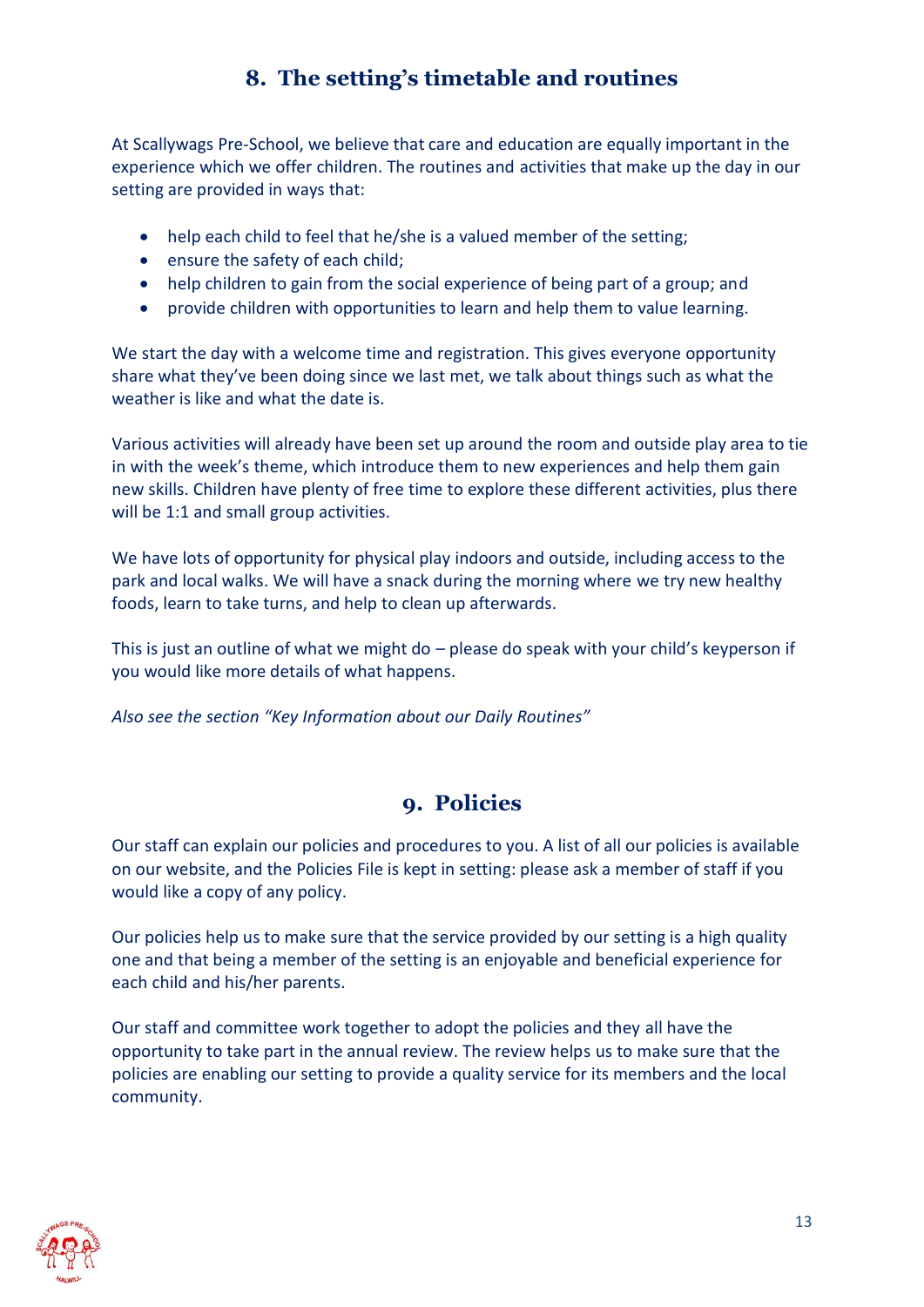## **10. Safeguarding Children**

Our setting has a duty under the law to help safeguard children against suspected or actual 'significant harm'. Our employment practices ensure children against the likelihood of abuse in our setting and we have a procedure for managing complaints or allegations against a member of staff.

Our way of working with children and their parents ensures that we are aware of any problems that may emerge and can offer support, including referral to appropriate agencies when necessary, to help families in difficulty.

At Scallywags, we intend to create an environment in which children are safe from abuse and in which any suspicion of abuse is promptly and appropriately responded to.

All of our staff, and some Committee members, have attended Safeguarding training, which is renewed at least every three years. All of our staff are subject to Enhanced DBS checks. Committee members and regular volunteers are also required to have DBS checks.

Lorraine Crocker is the Designated Officer for Safeguarding in our setting with support from a Committee Member (The Committee Safeguarding Champion - see the chart in Section 4).

If you have any concerns relating to a child, please speak with Lorraine Crocker. If you have any concerns relating to a member of staff or an adult connected with Scallywags Pre-School, please speak to the Committee Safeguarding Champion.

Please refer to our Safeguarding Policy which details our procedures, including an explanation of what to do if you have any concerns.

#### *Safeguarding children (and vulnerable adults) is the responsibility of everyone.*

## **11. Special Educational Needs**

To make sure that our provision meets the needs of each individual child, we take account of any special needs a child may have. We work to the requirements of the Special Educational Needs and Disability Code of Practice: 0 to 25 years (2015).

If your child has any additional needs, please let us know as we wish to meet each child's individual needs whenever possible. Scallywags Pre-School has a Special Educational Needs Co-ordinator ("SENCo"), Lorraine Crocker, who is available to help with any concerns you may have regarding your child's development.

We can work with other agencies where needed in order to strive together to achieve the best outcomes for your child

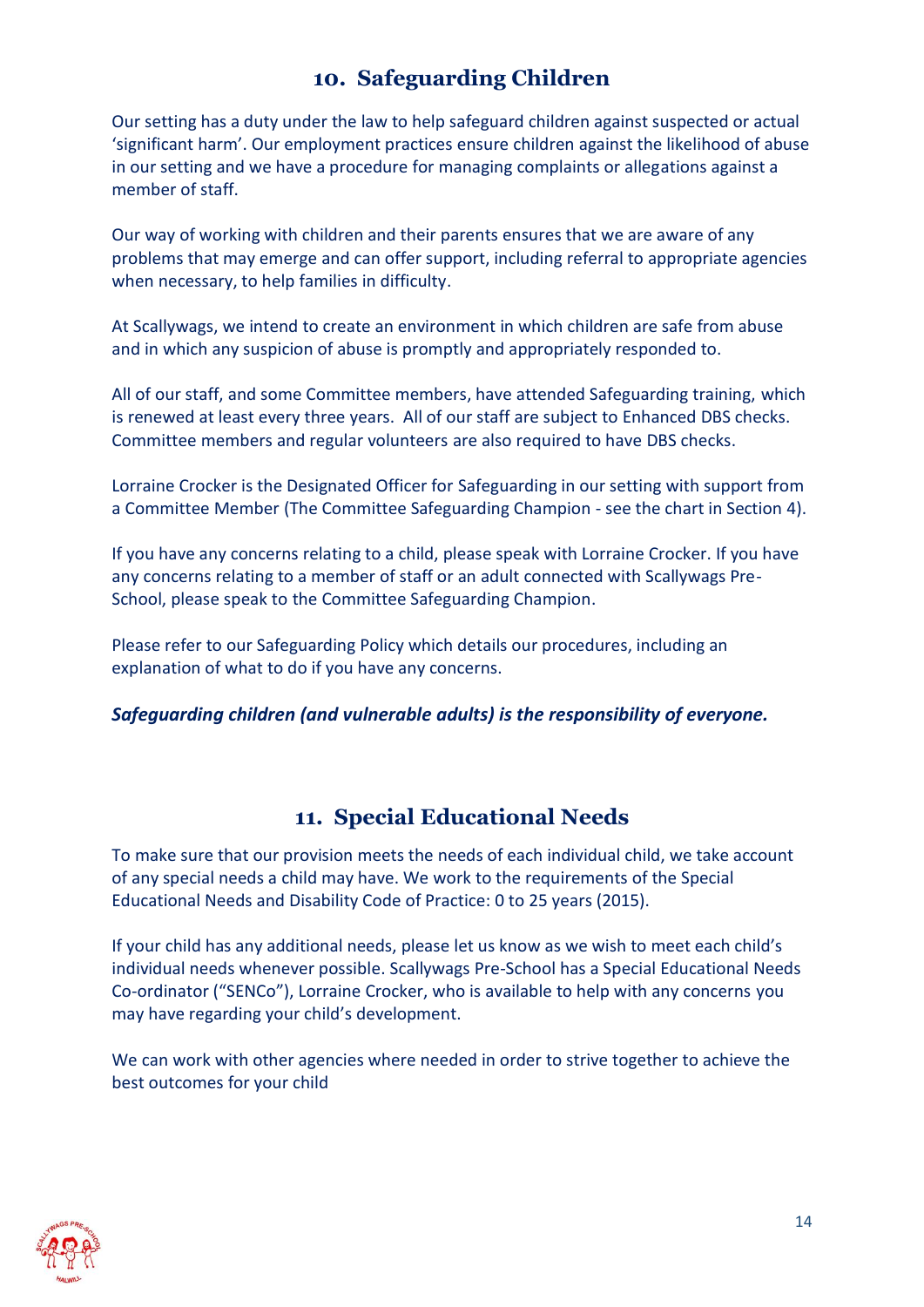## **12. Data Protection**

#### **Information we hold about you and your child**

We have procedures in place for the recording and sharing of information ("data") about you and your child that is compliant with the principles of the General Data Protection Regulations (2018) as follows:

The data is we collect is

- 1. Processed fairly, lawfully and in a transparent manner in relation to the data subject (you and your family)
- 2. Collected for specified, explicit and legitimate purposes and not further processed for other purposes incompatible with those purposes.
- 3. Adequate, relevant and limited to what is necessary in relation to the purposes for which data is processed.
- 4. Accurate and, where necessary, kept up to date.
- 5. Kept in a form that permits identification of data subjects (you and your family) for no longer than is necessary for the purposes for which the personal data is processed.
- 6. Processed in a way that ensures appropriate security of the personal data including protection against unauthorised or unlawful processing and against accidental loss, destruction or damage, using appropriate technical or organisational measures.

When you register your child with us, we will provide you with a Privacy Notice that gives you further details of how we fulfil our obligations with regard to your data.

We can also let you have a copy of Devon County Council's Privacy Notice.

*It is important that you tell us promptly of any changes to your details (eg address, telephone number etc), or information about your child (eg medical information).* 

#### **Encrypted Email**

If we need to send emails which contain sensitive information, or personal details (eg invoices), we will use a mail encryption service called "Egress". More information about this can be found in the Documents section of this Welcome Pack.

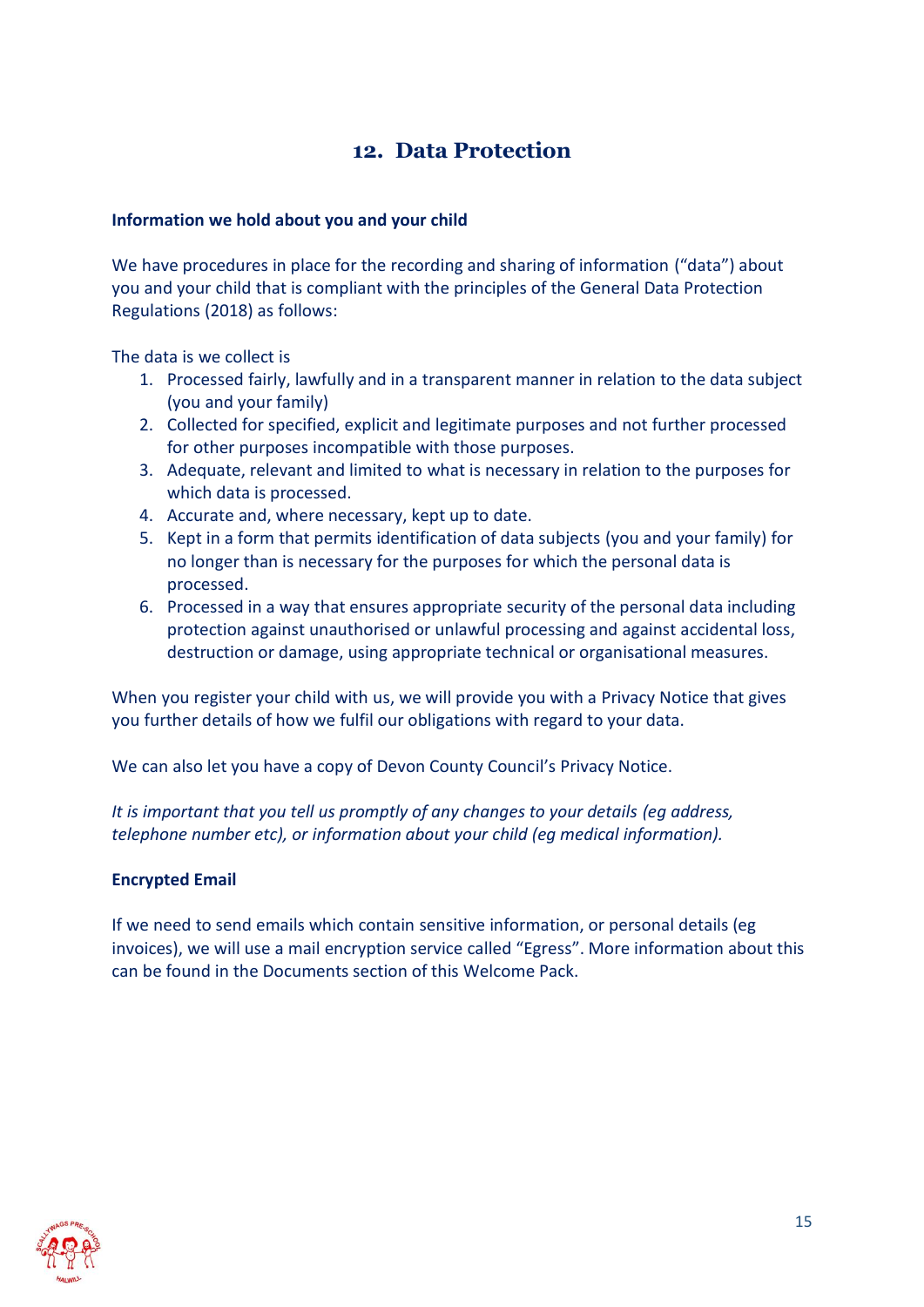## **13. Admissions**

Your child can attend Scallywags unaccompanied after he or she has had their second birthday (and after we have discussed the completed Registration forms with you). We understand parents sometimes worry that their child is not yet toilet trained. This is not a requirement; we are happy to work with you and your child towards toilet training, as appropriate for your child.

Each child is different; some will settle more easily than others. We are very happy for parents/carers to stay with their child for as long as is necessary, until they feel comfortable. [During the COVID-19 pandemic, it is not possible for parents to come inside the building, but we will always speak with you about any concerns regarding how your child is settling.]

There are places for 26 children per session (although actual numbers per day are often less than this). Each child may attend up to 30 hours per week, subject to availability. To enable us to allocate places we ask that you apply for a place and advise us which sessions you would like your child to attend. Parents are asked to request their preferred sessions each half term. If places are oversubscribed, children will be placed into groups according to the term in which they are born. Older 'term groups' of children may then be allocated more places than younger groups.

We do endeavour to accommodate all children who apply. *Please see our Admissions Policy for full details of our admissions process.*

The session times we offer are (Monday to Friday, term time):

| Full day:               | 9.15am-3.15pm  |
|-------------------------|----------------|
| Morning only:           | 9.15am-12.15pm |
| Morning + Lunch club:   | 9.15am-1.15pm  |
| Lunch Club + Afternoon: | 12.15pm-3.15pm |

Our Term Dates Calendar is in the Documents section of this Welcome pack, and is also on our website.

Scallywags regularly reviews the hours we offer. If you would like to discuss suggestions for other session times that you would like Scallywags to open, please speak with the Chairperson, Administrator or Pre-School Leader. Although we cannot make changes based on individual requests, it is very helpful for us to collect information about what sessions would be desirable which we can then consider at our reviews.

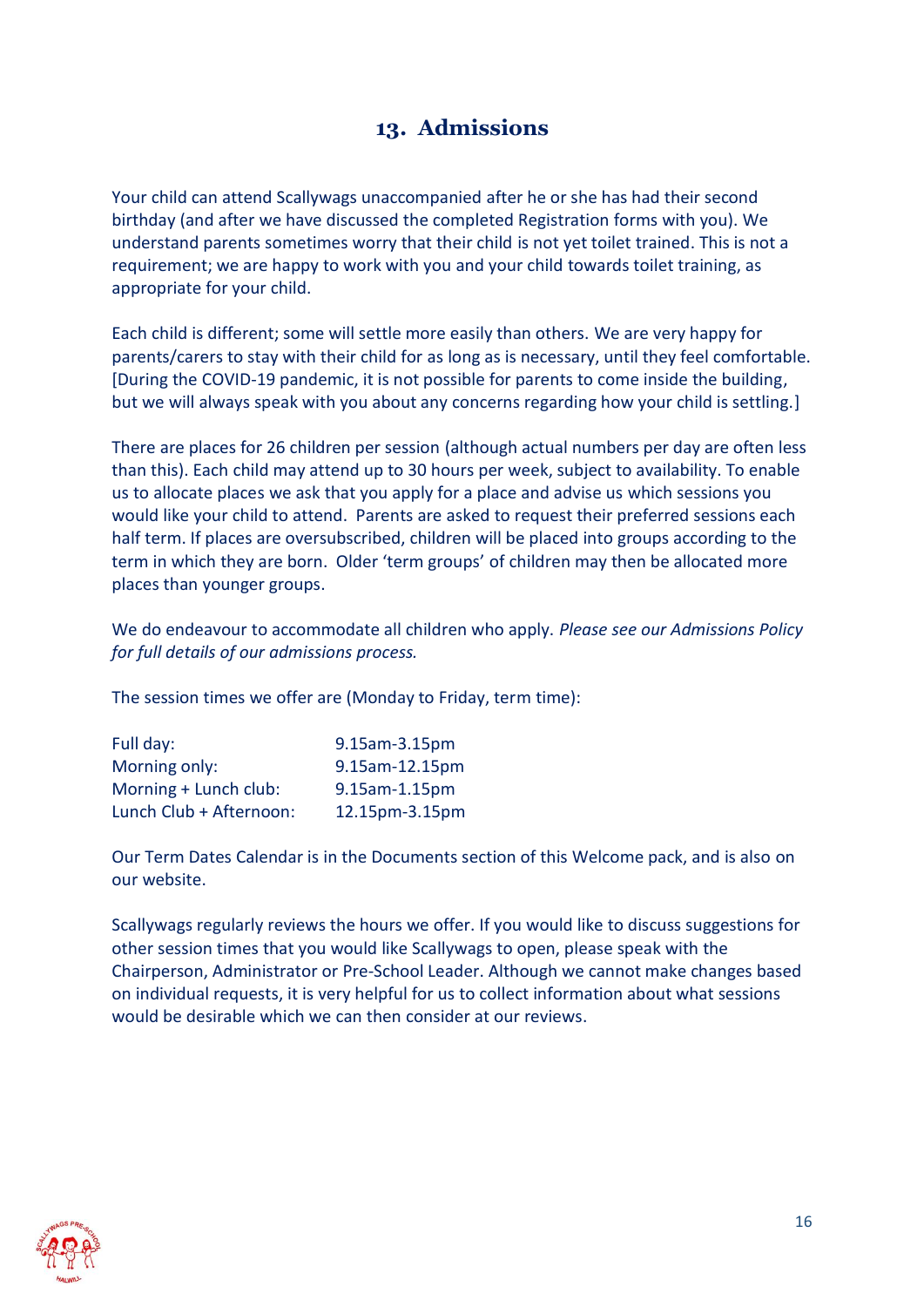#### **14. Fees and Funding & Fundraising**

#### **Our Sessions and Charges**

- We charge an hourly rate for children not yet in receipt of funding.
- Our charges are £4.35 per hour. This figure is reviewed annually (In the Autumn Term) and changes will be notified.
- The minimum number of hours which can be booked per week is 3 hours (one session).
- We aim to open for 30 hours a week (term time), subject to demand for spaces.
- Each half term, we ask parents to book the sessions for the following half term.
- We will issue an invoice each half term. This will show how much you owe, and/or how much funding we will claim on your behalf. Our preferred payment method is by bank transfer. Details will be shown on the second page of the invoice.
- *You are responsible for paying our charges unless you are entitled to funding (and have shown us evidence of your entitlement to 30 hour funding or Two Year Old Funding where applicable).*

#### **15 Hours Universal Funding**

- All children are automatically entitled to Government Funding the term after their 3 rd birthday.
- Scallywags will claim this on your behalf.
- Funding can be shared with another provider. You must let us know if your child claims elsewhere.
- Funding entitlement is 15 hours per week if used term time only (38 weeks) and the maximum claim is 570 hours per academic year. The weekly entitlement is less if you use a year-round provider.
- You can book more than 15 hours a week at Scallywags, subject to space; additional hours are charged at our hourly rate, unless you are entitled to 30 hour funding.

#### **Funding Eligibility Dates for 3 & 4 year old funding**

| To receive funding during<br>the following terms: | Your child needs to be<br>3 years old BEFORE: |
|---------------------------------------------------|-----------------------------------------------|
| <b>Spring Term</b>                                | 1 January                                     |
| (1 January – 31 March)                            |                                               |
| <b>Summer Term</b>                                | 1 April                                       |
| (1 April – 31 August)                             |                                               |
| <b>Autumn Term</b>                                | 1 September                                   |
| (1 September – 31 December)                       |                                               |

For example, if your child's birthday is on 3 September, you would start to receive funding at the beginning of the following term, ie 1 January. Note: term dates are set by government and are not exactly the same as the dates we open/close for holidays.

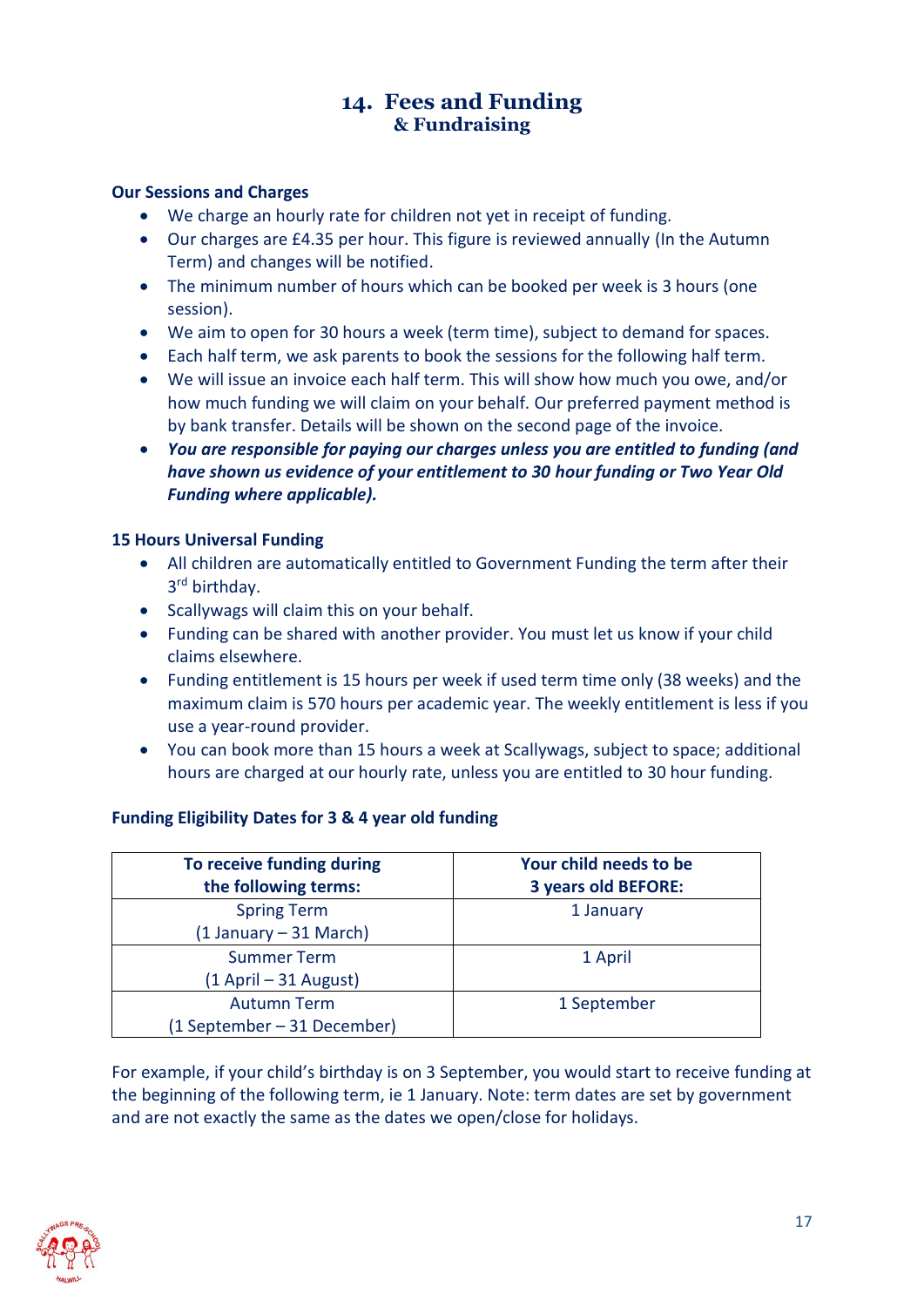#### **30 Hours Extended Entitlement**

- Some working families are entitled to an additional 15 hours "extended entitlement", making 30 hours of funded childcare.
- Families must apply for 30 hours funding at [www.childcarechoices.gov.uk](http://www.childcarechoices.gov.uk/) or by phoning 0300 123 4097. Please apply in plenty of time.
- If eligible, you will receive an 11-digit code. You must give this to us as we need to verify the code with Devon County Council before your funded place can be confirmed.
- You will be prompted by HMRC every 3 months to reconfirm the details are still accurate. *If you do not do this, your eligibility will lapse.*
- You will need to open an online Government "Citizens Portal" Account (if you don't have one already). This is where you will receive messages about your application.

#### **Two Year Old Funding**

- Some families are eligible for Two Year Old Funding. Following a review in the Summer term 2021, a new process has been introduced for the Autumn Term 2021.
- No more Golden or Purple tickets will be sent to parents, however there will still be some of these tickets from previous mailouts in circulation.
- *NEW* Parents on the Department of Work and Pensions list will be sent an invitation asking them to check their eligibility on the Citizens Portal.
- Parents that are not on the DWP list that DCC already hold information about and who they know are eligible, will be sent confirmation of their eligibility from [noreply@devon.gov.uk.](mailto:noreply@devon.gov.uk) Parents must show this message to Scallywags as proof of eligibility. They will need to take a copy for their records
- Parents/carers can check eligibility, even if they do not receive notification of entitlement, if they think they may be eligible by checking on the Citizens Portal
- The parent/carer must provide evidence of eligibility before the funding can be claimed.
- If a child is entitled to Two Year Old Funding, this will start from the date specified on the notification of entitlement, or from the term after the child turns two (details of terms are shown on page 2). (Note: children can start attending Scallywags from their 2<sup>nd</sup> birthday)
- There is a new webpage for parents about Two Year Old Funding [https://www.devon.gov.uk/educationandfamilies/earlyyears-and-childcare/childcare/2](https://www.devon.gov.uk/educationandfamilies/earlyyears-and-childcare/childcare/2-year-old-funding) [year-old-funding](https://www.devon.gov.uk/educationandfamilies/earlyyears-and-childcare/childcare/2-year-old-funding)

**If you don't receive anything from Devon County Council, you can still check at [www.childcarechoices.gov.uk](http://www.childcarechoices.gov.uk/) to see if you can get funding or other help towards costs.** 

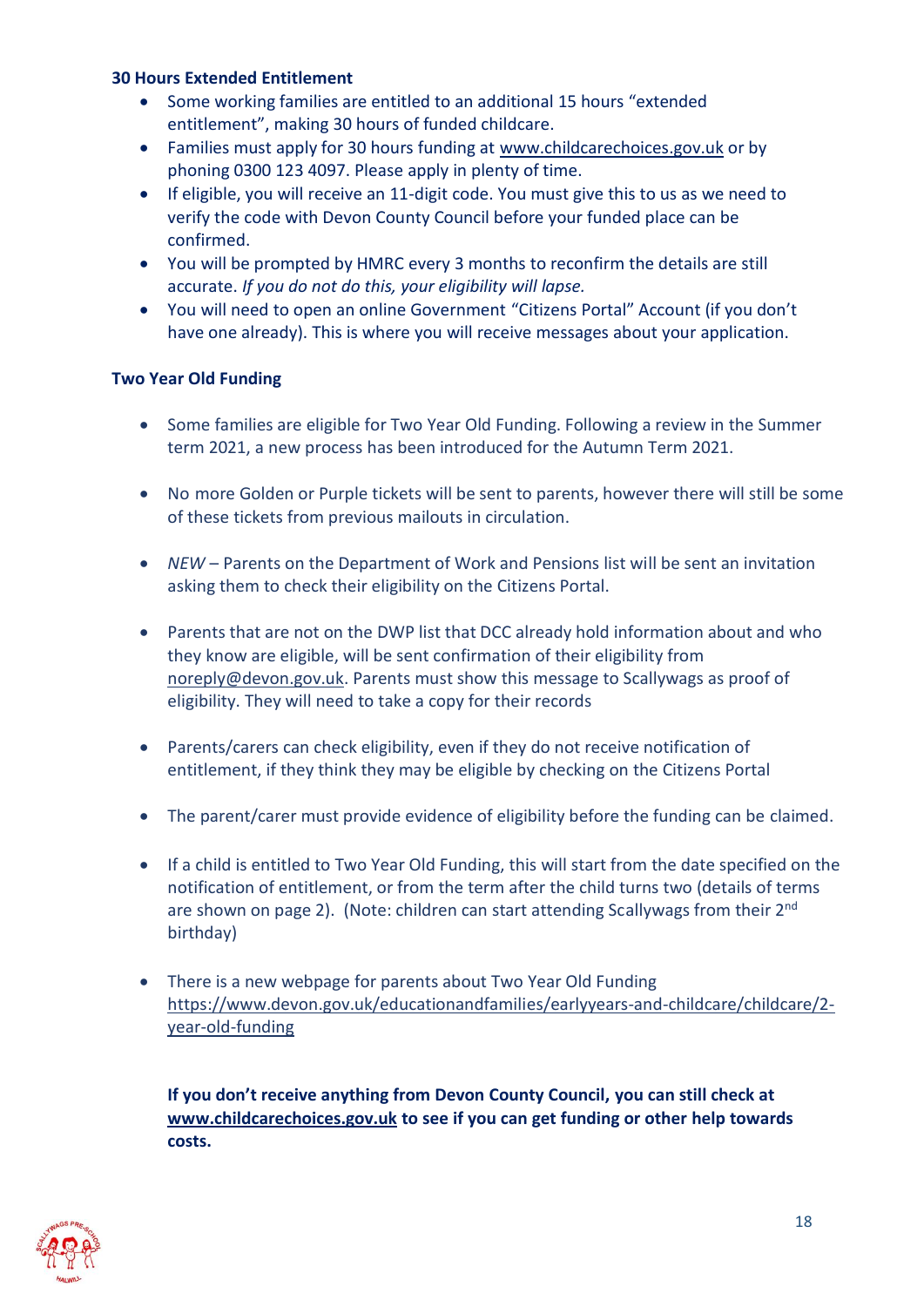#### **Tax-Free Childcare**

- Working parents of children aged under 12 can use Tax-Free Childcare, through the childcare service account, to pay for registered childcare. The Government will top up the money that parents pay into the account. For every £8 parents pay into the account, the Government will add an extra £2. Parents can receive £2,000 per child per year, or £4,000 if disabled. Apply online at the same time as applying for 30 hours extended entitlement (via [www.childcarechoices.gov.uk\)](http://www.childcarechoices.gov.uk/)
- Tax-free childcare can be used alongside the 15 or 30 hours free childcare.
- *Parents cannot receive Tax-Free childcare at the same time they receive Childcare Vouchers, Universal Credits or Tax Credits so do please check carefully if Tax-Free Childcare is the right option for you.*

#### **Childcare Vouchers**

• You may be eligible for childcare vouchers if you joined your employer's scheme before 4 October 2018 and are still with the same employer. www.gov.uk/help-withchildcare-costs/childcare-vouchers

*Check the childcare calculator* [www.gov.uk/childcare-calculator](http://www.gov.uk/childcare-calculator) *to help you decide which support is best for you.*

#### **Absence due to Illness and Holidays**

No refunds can be made for absence due to short term illness and family holidays as hall rental and staffing costs still need to be paid. If a child's illness is long term, then we will discuss matters on an individual basis.

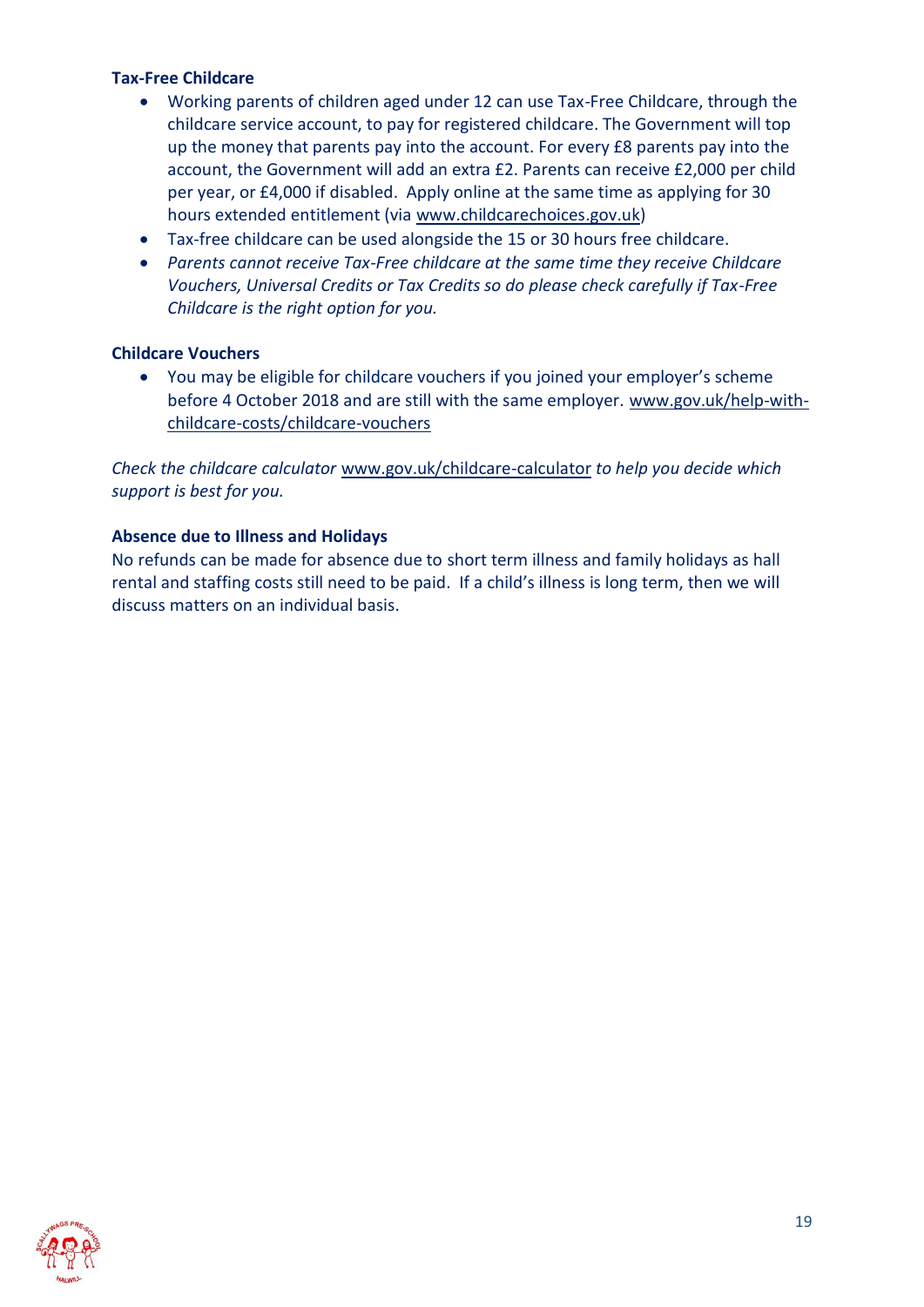### **Fundraising**

Government Funding is not intended to cover all the costs involved in providing a child's place. Providers can charge additional fees to parents, even if they receive funding. At Scallywags, we appreciate the support from committee, families, staff and community in their fundraising efforts to supplement our income, and we have so far not reached a position where we need to start charging for extras. Without fundraising support and donations, the children would not have the wonderful resources which are provided for their benefit. If you have any questions, or suggestions on how to raise money for Scallywags, please do speak with a member of staff or committee.

There are many ways you can help – and some of them won't cost you any extra money!

#### *My Name Tags* – [www.mynametags.com](http://www.mynametags.com/)

Personalise your own labels for all your child's possessions! Scallywags receives commission with every order placed via mynametags.com - use our ID of 48072.

#### *Pre-School Uniform* – [www.myclothing.com](http://www.myclothing.com/)

Pre-school uniform is not mandatory, however if you wish to purchase jumpers and polo shirts with our logo through My Clothing, Scallywags will receive commission. Enter "Scallywags" in the search box (take care to select the correct group!).

*Easy Fundraising* – <https://www.easyfundraising.org.uk/causes/scallywagshalwill> Scallywags can receive donations from over 1000 retailers when buying through Easy Fundraising. It is really easy and costs you NOTHING! The retailer makes a donation to Scallywags with each purchase (as long as you go to their website via the Easy Fundraising website). Go to the Easy Fundraising website (create an account on your first visit). Every time you order goods online, go to the Easy Fundraising page (there's an app for mobile/tablet), search the retailer you wish to shop with; Easy Fundraising will direct you to the retailer's website; proceed with your order and purchase as normal.

*Amazon Smile –* If you shop with Amazon, please consider supporting Scallywags by shopping via [www.smile.amazon.co.uk](http://www.smile.amazon.co.uk/) and selecting us as your supported charity. Amazon will then pay us commission on your Amazon purchases!

*Christmas Cards/All My Own Work* - Each year, there will be an opportunity to purchase your child's handprints/drawing on cards, mugs, bags and other merchandise. Scallywags receives commission from every order.

*Tempest Photography* – Tempest come into setting each year to take the children's photos (you'll be notified when). Scallywags receives commission on every order.

*Bag2School* – We arrange collections of unwanted good quality clothing, household textiles, jewellery, shoes, and more. We are paid according to weight of the bags. We'll announce collection dates via posters and Facebook. More information: [www.bag2school.com](http://www.bag2school.com/)

*Coffee Mornings/Bake Sales* – Held in the Parish hall from time to time.

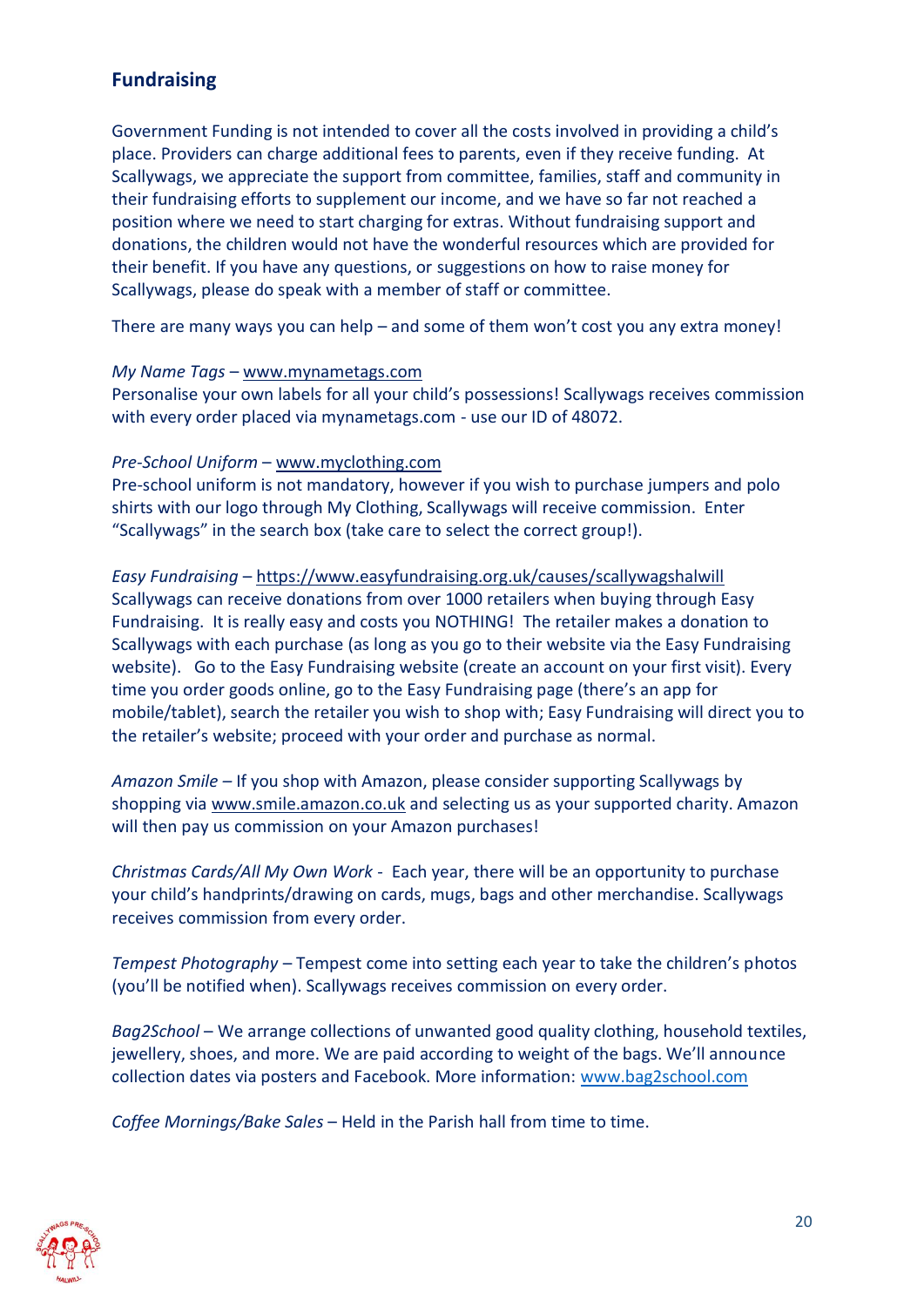*Bingo* – Held in the Parish hall, we try to do this once a year. This is a fab night out with great prizes to be won including cash prize, chicken dinners, biscuits, chocolates. Raffle and refreshments also available. A great event for family and friends to come to support our pre-school.

*Easter Egg Hunt* - Scallywags arranges an Easter Egg hunt for Scallywags and Halwill school children around the Parish hall and park, with refreshments for sale too.

*Children's Disco –* Scallywags and Halwill School alternate organising the annual children's disco/party (tuckshop, tattoos, lucky dips, etc). We keep the profits the year we organise.

*Community Support –* We receive great support from groups and businesses in the village, eg Anglers Paradise, The Junction Inn, and more. Please look out for posters and social media for events such as quizzes. Maybe you work for an employer who seeks to support charity groups – don't forget to mention us to them!

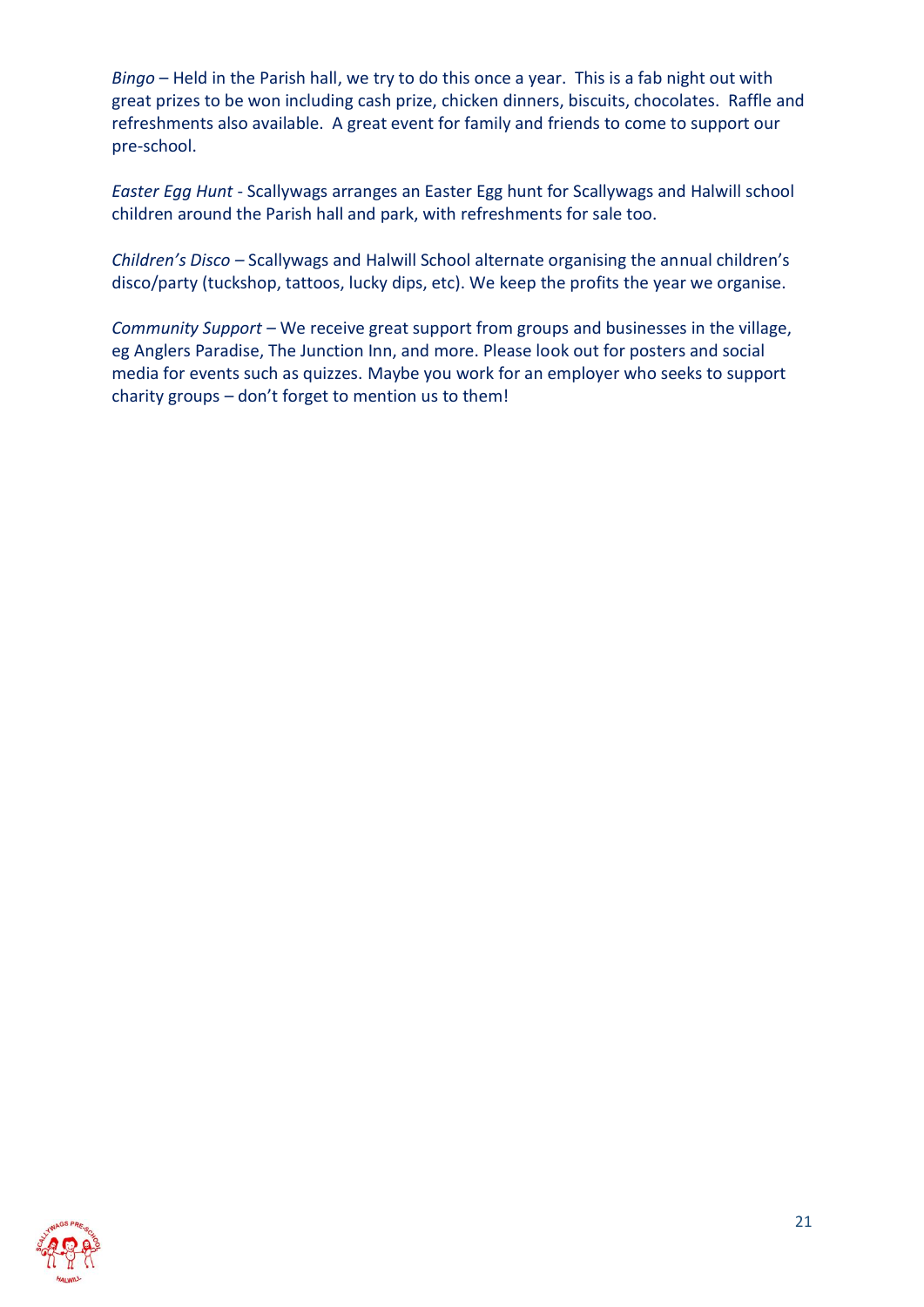## **15. Key Information about our Daily Routines**

#### **On Arrival**

Please sign your child in the book (under the relevant keyperson name) giving the time of arrival and informing us who will be collecting your child. If you are staying, please remember to also sign yourself into the Visitors' Book.

Children are the responsibility of the pre-school staff from the time they have been signed in until they are signed out back to their parent/carer at the end of the session.

FOR SAFETY REASONS, PLEASE DO NOT PARK OUTSIDE THE JUBILEE SUITE (SCALLYWAGS). Please park in one of the marked bays in the main car park. The car park, which is also used by parents who drop off/collect children from school, is very busy and parking outside the Jubilee Suite is hazardous. Space is needed for cars entering/exiting the car park to pass each other - and to keep both adults and children safe while walking and waiting outside.

#### **Illness**

Please do not bring any child into Pre-School when they are unwell, including siblings if you are volunteering or staying for any reason.

#### **If your child is unwell:**

- Telephone the pre-school on the mobile number to inform the staff **by 9.45am**; if we have not heard from you by this time, we will contact you.
- Please do not use social media, eg Facebook/Messenger, to post messages regarding your child's attendance as staff do not have access to this during working hours and your message will not be seen.
- On your child's return to Scallywags, please complete an Absence Form (available in the signing-in folder) and give to the Administrator or Pre-School Leader.
- *If a child has suffered with sickness or diarrhoea, they need to be clear of symptoms for 48 hours before returning to pre-school (this is standard practice for schools and childcare settings as set out by Public Health England to avoid the spread of infection to others).*

#### **Collecting your Child**

- Please be punctual when collecting your child
- If you are unavoidably delayed please ring on the Scallywags telephone number 07552238793 to inform the staff.
- Your child will be signed out by a member of staff when you collect them.
- If you need to change your plans during the day and someone else will be collecting your child, for safeguarding reasons please remember to ring and let us know. The person collecting your child will need to know the password which you will give to us when you fill in your child's Registration Form.
- Please refer to our Uncollected Child Procedure Policy

#### **Snacks, Drinks and Lunchtime**

• We make snacks and meals a social time at which children and adults eat together. We ask parents to detail any specific dietary needs or allergies on our Child Registration form, and to talk to their child's keyperson.

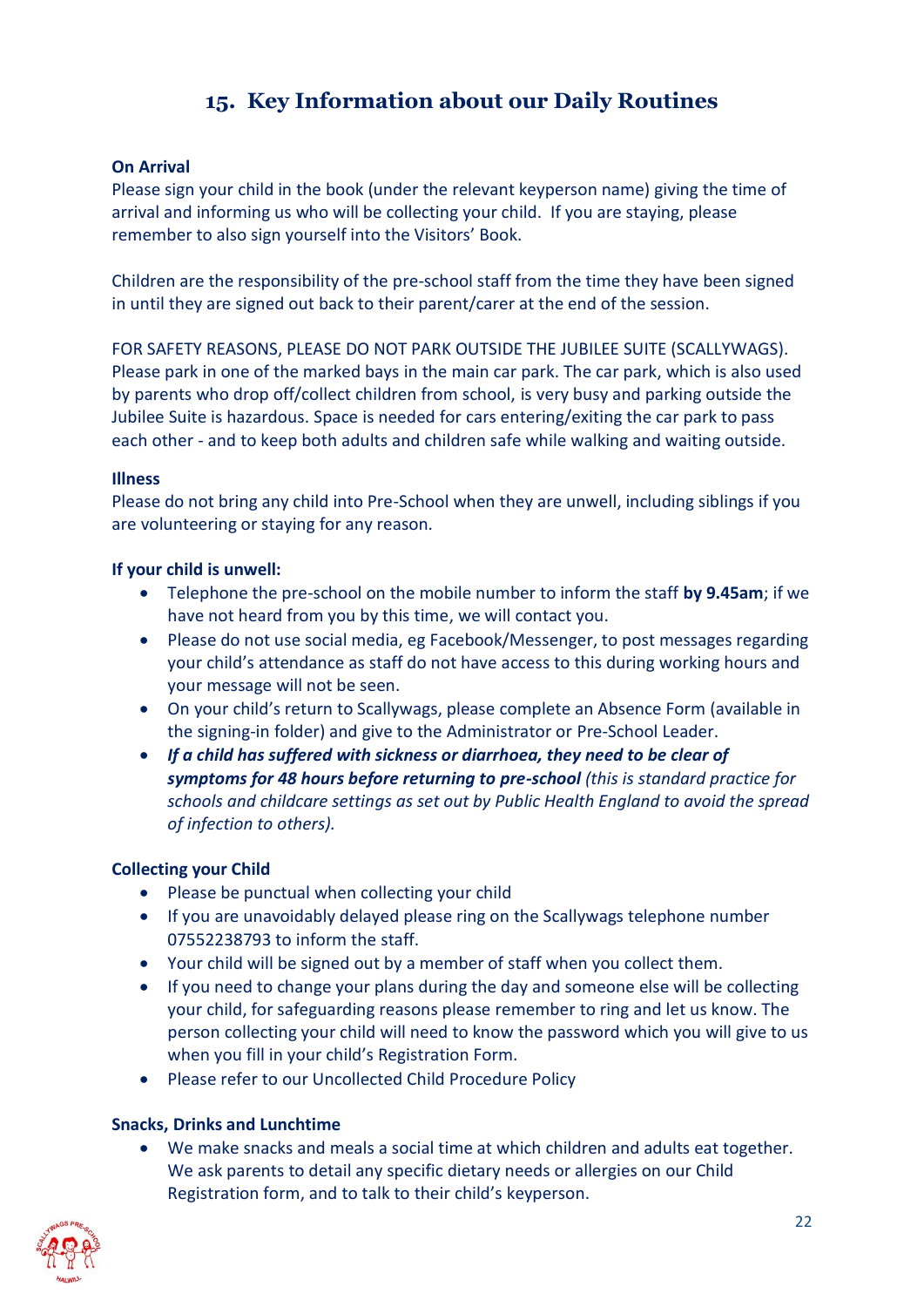- All children are offered a drink and snack part way through the session. We plan the menus for snacks so that they provide the children with healthy and nutritious food (eg fruit, crackers, salad). There is a choice of milk or water to drink.
- *We do not make a charge for snacks but we do very much appreciate a contribution towards the costs. This can be made by bank transfer or cash in the donation pot at the signing in table.*
- There is water available throughout the session as and when the children require it. Your child may also wish to bring a bottle of drink.
- Children staying for lunch should bring their own packed lunch in a cool bag and, as we are unable to provide refrigerated storage, we suggest you use a cool pack. We do not have the facilities to warm up food brought from home.
- We encourage healthy eating and can provide links to healthy lunchbox ideas.
- Staff will sit with the children at lunchtime. They will assist if needed, but children are encouraged to manage their own food, eg opening packaging, as much as possible to encourage development of their independence skills.
- *SCALLYWAGS IS A NUT-FREE ENVIRONMENT. We will not use nuts in snacks or in activities. Nuts and products which contain them (eg certain cereal bars, Nutella products) should not be included in packed lunches.*

#### **Clothing**

We encourage children to gain the skills that help them to be independent and look after themselves. These include taking themselves to the toilet and taking off, and putting on, outdoor clothes. Clothing that is easy for them to manage will help them to do this.

- Please send your child to pre-school in their 'older' clothes. They will be painting, playing with sand, water, playdough etc, although we do provide protective aprons for painting and water play.
- We have an optional uniform (yellow polo shirts and red sweatshirts, with embroidered logo, very similar to Halwill Primary School's uniform) which you can purchase from [www.myclothing.com](http://www.myclothing.com/) (search for "Scallywags Pre-School, Halwill"). We receive commission for each item purchased. We do have some items in stock at Scallywags so please ask us.
- Please ensure that your child has weather-appropriate clothing such as a coat, hat and scarf in the winter or a sunhat in the summer. We aim to go outside at some point most days, in various weather conditions. It can get chilly inside too as the doors to the outside play are open for most of the day.
- *In hot weather, children will not be allowed outside unless they are wearing a hat.*
- We suggest you also send a spare set of clothes each day. We do have a small supply of clothes we can lend to children, but they are often happier in their familiar clothes.
- We do have some wellies for children to use, but if you would like to send your child with their own wellies that is fine.
- When choosing footwear, bear in mind that your child will be very active during their day with us, with lots of running, jumping, using ride on toys, and walks in the wood.
- You will need to send in a supply of wipes and nappies/pull-ups if your child uses these.

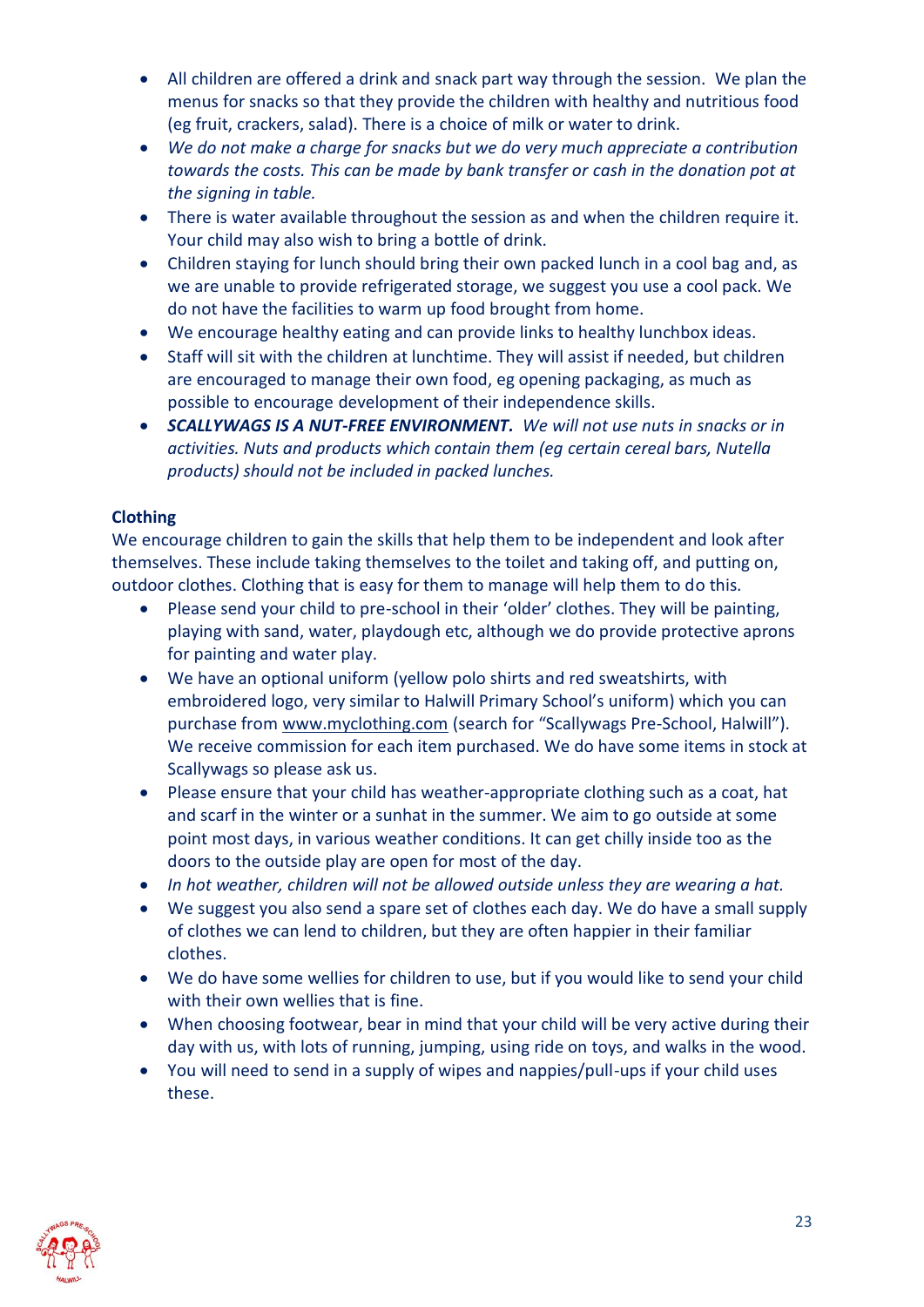#### **Sun Protection**

During the summer we expect that you will have applied sunscreen to your child before arrival. If your child is attending a full day, we will request your permission to apply more sun lotion if necessary in the afternoon. We will write to parents at the start of Summer term each year, reminding them of our Sun Protection Policy.

#### **Library**

Scallywags has its own small lending library and we borrow around 30 books from the Devon Library Service every half term for the children to use at home. We encourage children to borrow a book at a time with the opportunity to change their books twice a week. Book bags (optional) can be purchased from the My Clothing website along with the uniform. *If a book is lost or damaged whilst signed out to you, we will need to ask you to cover the cost imposed by the Devon Library Service. [COVID UPDATE: During the COVID-19 Pandemic, we have suspended the Library]*

#### **Supervised Toothbrushing**

Scallywags is taking part in an NHS Supervised Toothbrushing programme. Staff have received training, and we hold daily tooth brushing sessions at Scallywags for those who have consented to take part. Please see the letter in the Documents section for full details, and remember to return the signed Consent Form to enable your child to join in.

#### **Mobile Phones**

In the interests of child safety, please do not use a mobile phone while you are at the setting. If you need to make or take a phone call, please can you move to an area away from the children, either outside or ask a member of staff if you can use the kitchen and close the door. *If you are staying at the setting, please leave your mobile phone in the kitchen.*

#### **Photography**

Please do not take any photographs of children at Scallywags.

Please do not share photographs which include other children from Scallywags, unless you have the express permission of the parent(s) of the other child(ren) appearing in the picture. This includes printed photos, video clips and via the internet, social media etc.

#### **Enquiries/Complaints**

We welcome suggestions and comments. Any enquiries, ideas or concerns should be made to the Pre-School Leader. If you have a complaint, please refer to the Complaints Procedures Policy.

All parents/carers are invited to put forward suggestions for the regular Committee meeting agendas.

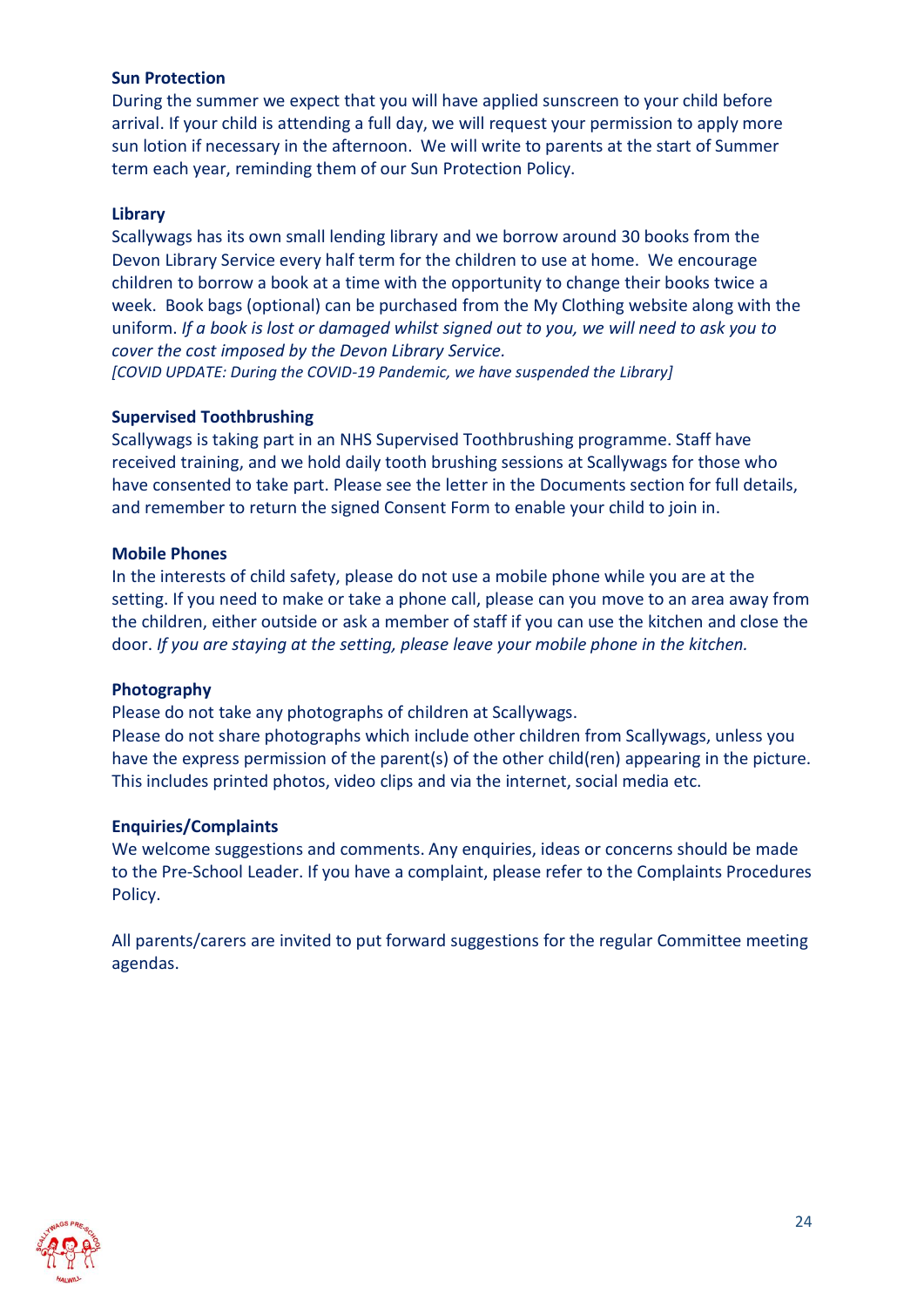## **16. How we share information with you**

Important information will be shared with you via email and/or printed letter. We will use Facebook Parents Group for general messages and updates, and texts by mobile for things like reminders and confirmation of session bookings.

It is important that you remember to tell us if any of your contact details, such as telephone number or address, change; this is especially vital if we should need to contact you in an emergency.

Generally, we will only contact "Parent 1" as entered on the Child Registration Form but, if you would like both parents/carers to be contacted with messages by email, please let us know.

#### **Facebook**

We have a Scallywags Parents Facebook Group where we put our weekly planning outline and other current news. Parents are very welcome to add posts and comments to this Group but we do not permit the sharing of photos of children. Posts are monitored by the Facebook Group Administrators. Please speak to the Chairperson or Lorraine if you wish to be added to the Group.

We also have a public Scallywags Facebook Page where we share information about our events and links to advice.

Please do not use Facebook Messenger or staff's private social media for discussing anything relating to your children. Please use Scallywags Pre-School's email address or mobile phone for sending messages.

*Please see our Online Safety policy, which includes information about the use of social media and photographs.*

#### **Egress Encrypted Email**

Emails which contain sensitive and personal information will be sent by Egress email. Please see the Documents section for further details.

#### **Website**

Scallywags has a website at [www.scallywagspreschoolhalwill.co.uk.](http://www.scallywagspreschoolhalwill.co.uk/)

#### **Noticeboards**

Please look at the Noticeboard regularly. Information includes a list of Committee members, who to contact if you have any queries or concerns, term dates etc.

#### **Operational plan**

Scallywags Pre-School has an Operational Plan available for anyone to look through. It contains comprehensive information about the pre-school, including its management, daily routine, planning, policies and latest committee information.

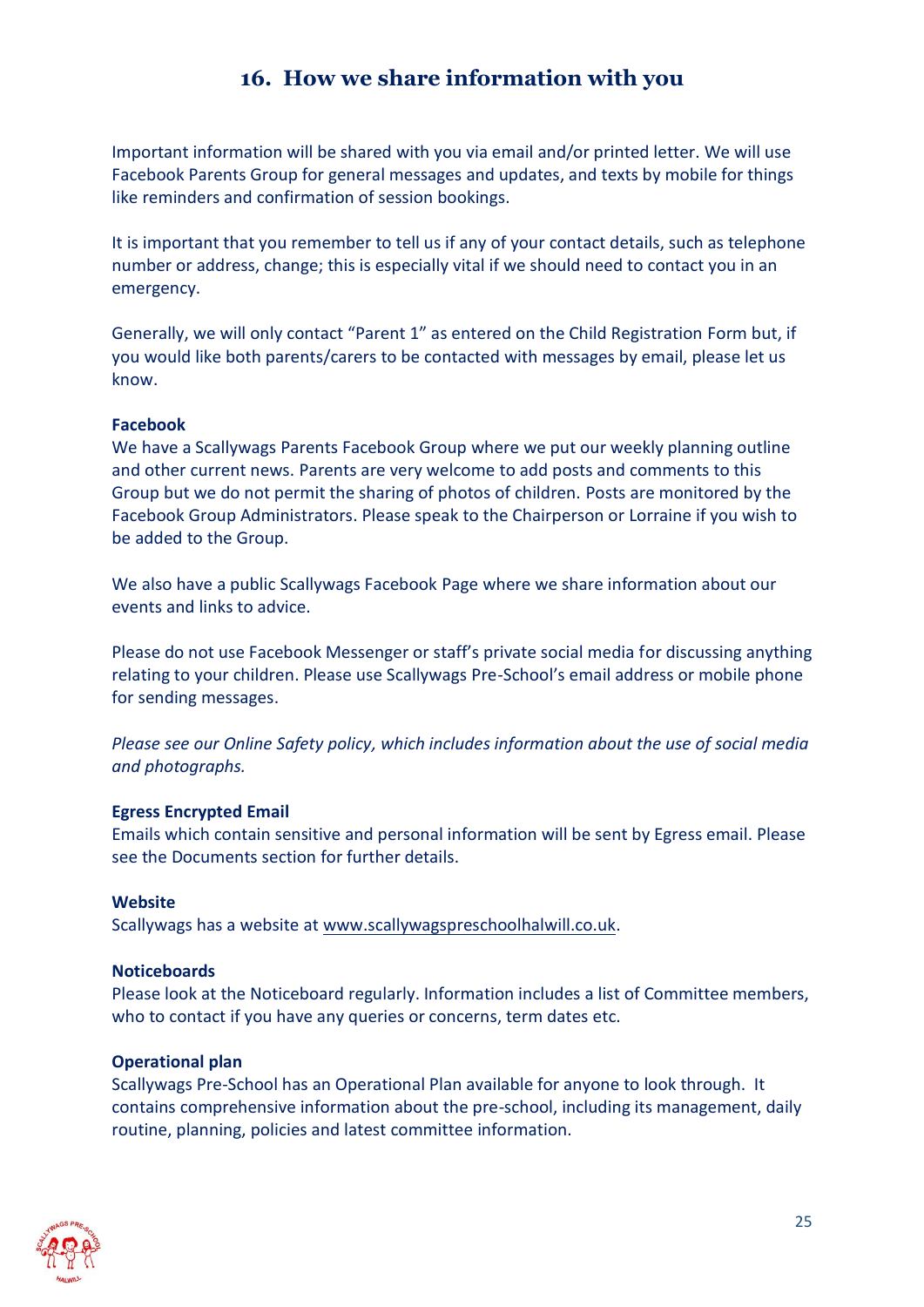## **17. Transition to School**

Most children move on to Halwill Primary School when they leave Scallywags and we have established good links with the school. We regularly take the children down to the school for some free playtime with the reception class, and the school children also visit us. We have a small gardening plot at the school where we grow our own fruit, vegetables and flowers (and the occasional weed!).

Devon County Council will write to parents inviting applications for a school place in the autumn term before your child is due to start school. There will be information at the preschool around the same time and we will share the application links via our Facebook page. (You must remember to let us know if you change your address. If you don't, then Devon County Council's records will not be updated and you may miss out on important information, for example relating to school admissions).

Children will be offered a full-time place in school from the beginning of the September following their 4<sup>th</sup> birthday. Parents can, however, chose to defer their child's entrance to school up until the term following their  $5<sup>th</sup>$  birthday – by which time they must, legally, be in school or educated at home. If parents do decide to defer school entry, children can still claim 15 hours per week funding to attend Scallywags until they start school. Parents can also opt for their child to attend part-time school during the deferment if they wish.

If you are considering part time entry, or deferring, we strongly recommend that you speak to our Pre-School Leader and the school about your plans. Please note, applications for a school place should still be made as normal even if you are considering either of these options.

For further information, visit Devon County Council's website [School admissions -](https://www.devon.gov.uk/educationandfamilies/school-information/apply-for-a-school-place) Education [and Families \(devon.gov.uk\)](https://www.devon.gov.uk/educationandfamilies/school-information/apply-for-a-school-place)

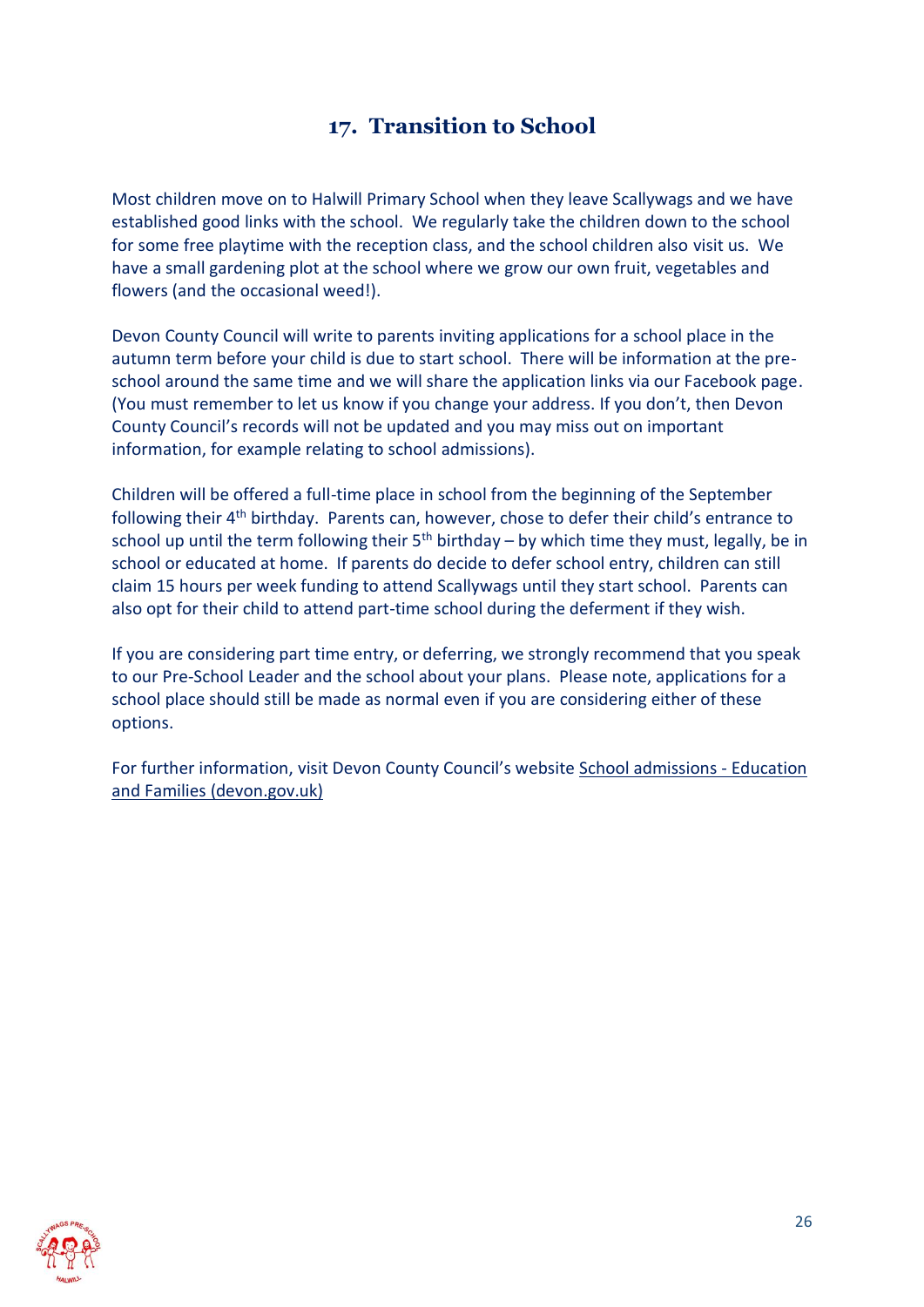## **18. Documents**

#### **Please read the following documents**

(if you are receiving this Welcome Pack by email, they will be attached as separate documents)

- a. Term Dates
- b. Privacy Notice
- c. Supervised Toothbrushing information for parents
- d. Egress Encrypted Email guidance notes
- e. COVID-19 Procedures *[these will be reviewed in Sept 2021]*

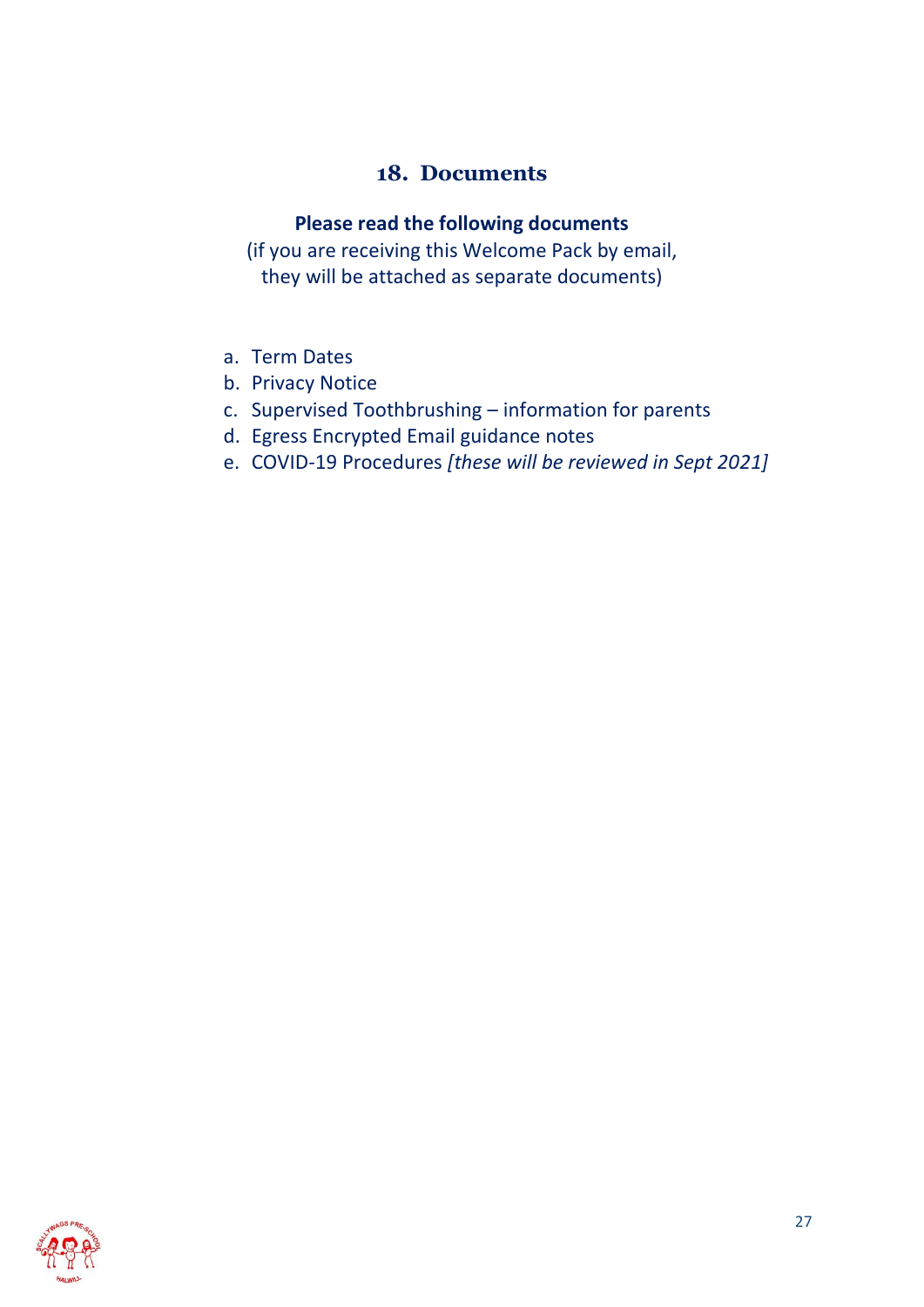## **19. Registering your Child**

**Please read the "What you need to do" Checklist on the following page** (if you are receiving this Welcome Pack by email, the Checklist and documents will be attached as separate documents)

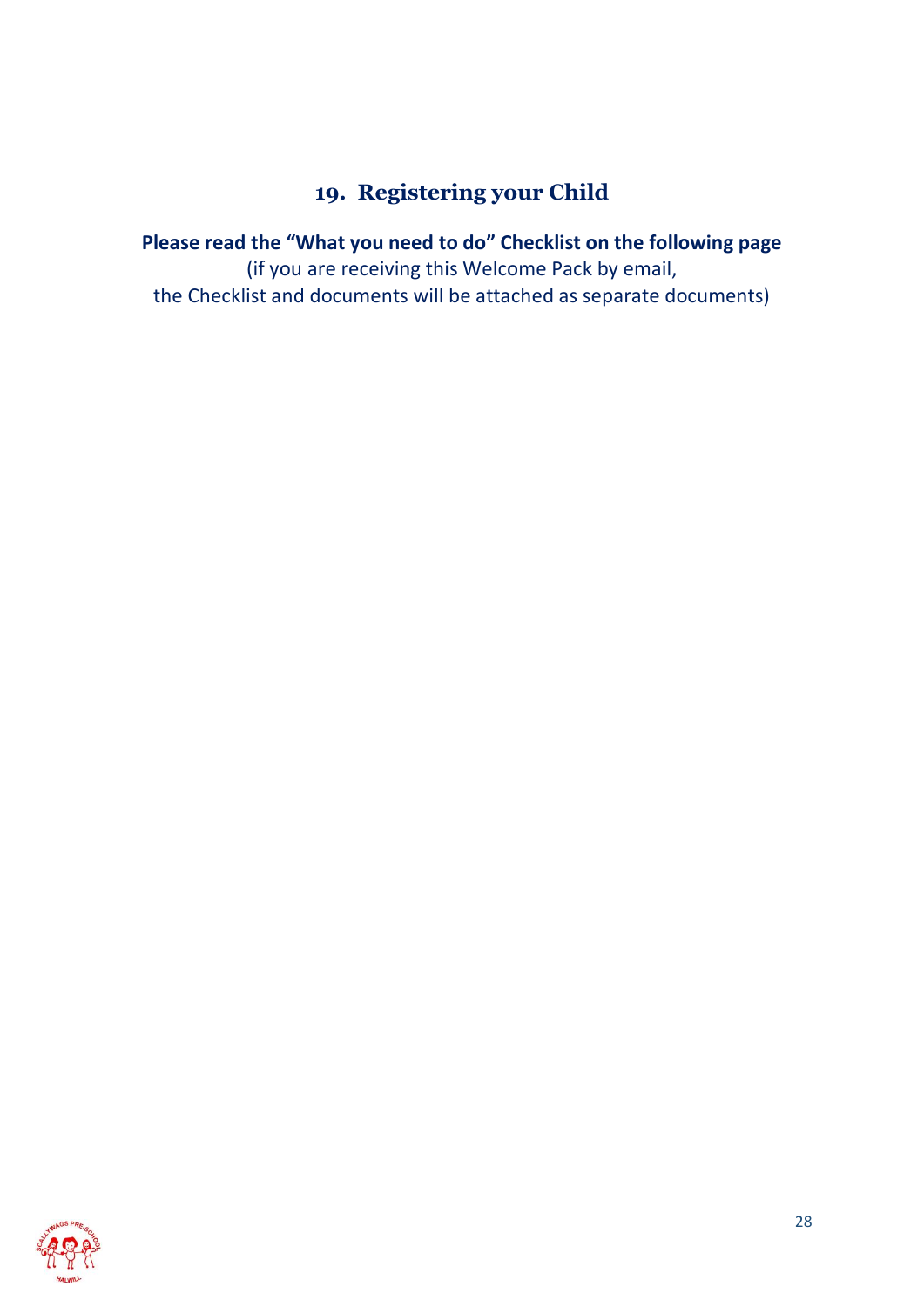

## **REGISTERING YOUR CHILD**

## **What you need to do**

- $\Box$  Make an appointment for a visit we look forward to meeting you!
- **Complete and return the forms listed on the next page**.
- $\Box$  Let us see your child's Birth Certificate (or Passport) so that we can take a copy for our records.
- $\Box$  Read the "Fees and Funding" Section 14 of this Welcome Pack -Check whether you are entitled to any Funding and let us know as soon as possible.

## **Please speak with a member of staff if you have any questions, or if you would like help to complete any of the forms.**

Ways to return the forms:

- Fill in the forms on your computer and email them to [scallywagspreschool@outlook.com](mailto:scallywagspreschool@outlook.com)
- Print them off, fill them in by hand and send a scan or photo of them by email (as long as all the information is clear in the picture). We will still need a signed printed copy.
- Print them off, fill them in and drop them into Scallywags, or bring them in when you visit
- Post them to Scallywags Pre-School, The Jubilee Suite, Parish Hall, Halwill Junction, Beaworthy, Devon, EX21 5XR

A printed copy of the forms are available from Scallywags during opening hours (term time, Monday to Friday 9.15am-3.15pm)